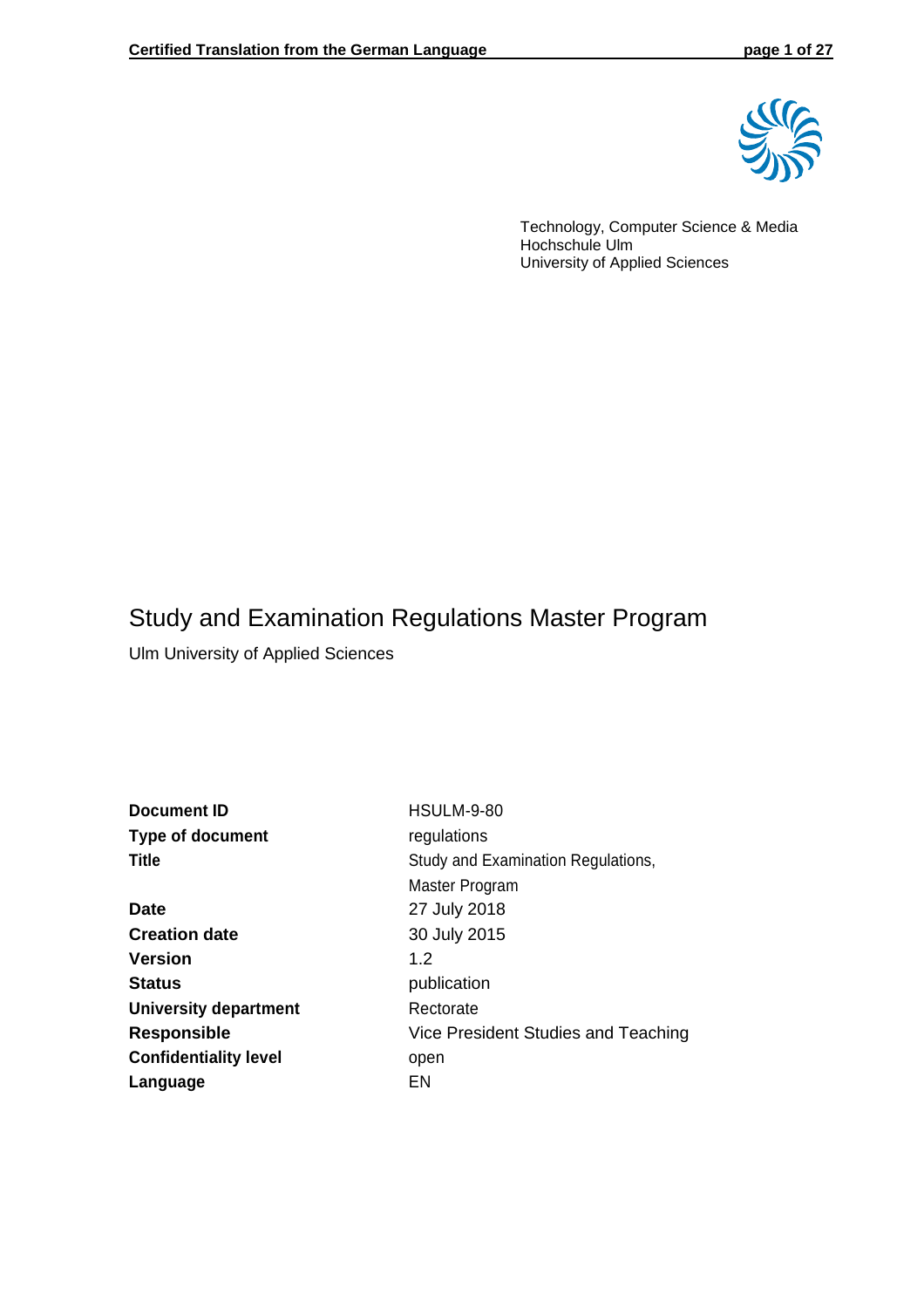# **Revision history**

| first version                                                | Vice President Studies and<br><b>International Matters</b> | 0.1 | 30 July 2015     |
|--------------------------------------------------------------|------------------------------------------------------------|-----|------------------|
| publication                                                  | President                                                  | 1.0 | 01 Sep 2015      |
| modifications sections<br>2-3, 11, 15, 17, 19, 28-<br>31, 33 | Vice President Studies and<br>Teaching                     | 1.1 | 02 Dec 2016      |
| modifications chapter<br>30                                  | Vice President Studies and<br>Teaching                     |     | 1.2 27 July 2018 |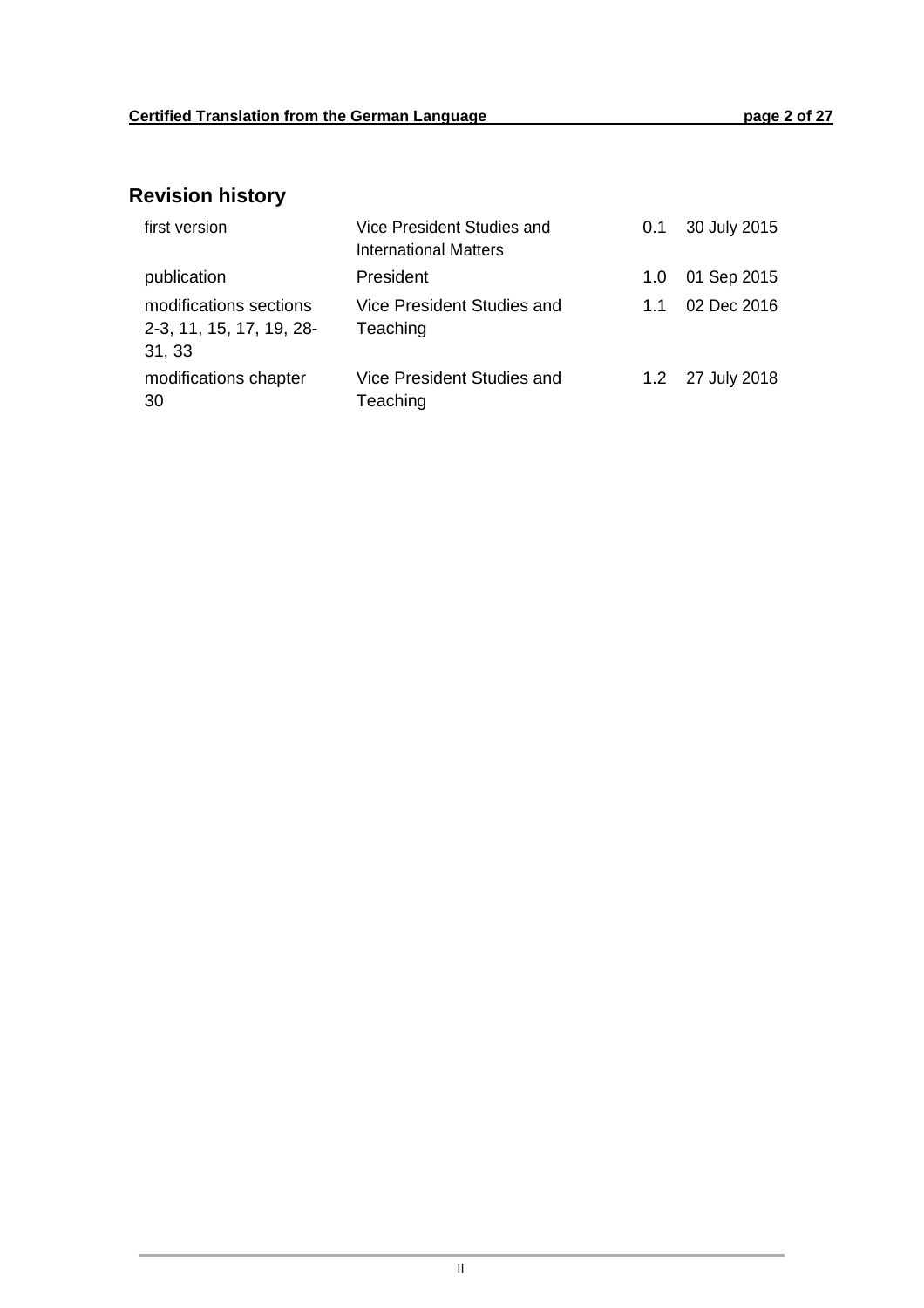**Certified Translation from the German Language page 3 of 27** 

Table of Contents

| <b>Chapter 1 Application</b>                                                              | 1              |
|-------------------------------------------------------------------------------------------|----------------|
| Part A: General Part                                                                      | 1              |
| General information<br>I.                                                                 | 1              |
| <b>Chapter 2 Admission requirements</b>                                                   | 1              |
| Chapter 3 Standard period of studies                                                      | 1              |
| Chapter 4 Structure and extent of studies                                                 | 1              |
| Chapter 5 Terms, loss of admission to the study program, and loss of right to examination | $\overline{2}$ |
| Chapter 6 Admission requirements for the Master's examination                             | 3              |
| <b>Chapter 7 Examinations</b>                                                             | 4              |
| Chapter 8 Oral examinations                                                               | 4              |
| Chapter 9 Written examinations and other written tests                                    | 5              |
| Chapter 10 Evaluation of examinations                                                     | 5              |
| Chapter 11 Omission, withdrawal, deception, ordinance violation                           | 6              |
| Chapter 12 Pass and fail                                                                  | 6              |
| Chapter 13 Repetition of examinations                                                     | $\overline{7}$ |
| Chapter 14 Recognition of periods of studies, study achievements, and examinations        | $\overline{7}$ |
| <b>Chapter 15 Examination committee</b>                                                   | 8              |
| Chapter 16 Examiners and observers                                                        | 9              |
| <b>Chapter 17 Responsibilities</b>                                                        | 10             |
| Master's examination<br>Ⅱ.                                                                | 10             |
| Chapter 18 Purpose and conduction of the Master's examination                             | 10             |
| Chapter 19 Type and extent of the Master's examination                                    | 10             |
| Chapter 20 Assignment and working period of the Master's thesis                           | 10             |
| Chapter 21 Submission and evaluation of the Master's thesis                               | 11             |
| Chapter 22 Additional modules                                                             | 12             |
| Chapter 23 Calculation of the overall mark and certificate                                | 12             |
| Chapter 24 Academic degree and Master Certificate                                         | 12             |
| Chapter 25 Diploma supplement (Master program explanation)                                | 13             |
| Chapter 26 Invalid Master's examination                                                   | 13             |
| Chapter 27 Insight into the examination files                                             | 14             |
| Part B: Special Part                                                                      | 14             |
| Chapter 28 Courses, study achievements, examinations, regulation for elective modules     | 14             |
| Chapter 29 Master program Information Systems (IS)                                        | 15             |
| Chapter 30 Master program Medical Devices - Research and Development (MMD)                | 16             |
| Chapter 31 Master program Systems Engineering and Management (SY)                         | 18             |
| Chapter 32 Electrical Energy Systems and Electromobility (EE)                             | 22             |
| Part C: Final and Temporary Provisions                                                    | 24             |
| <b>Chapter 33 Final and Temporary Provisions</b>                                          | 24             |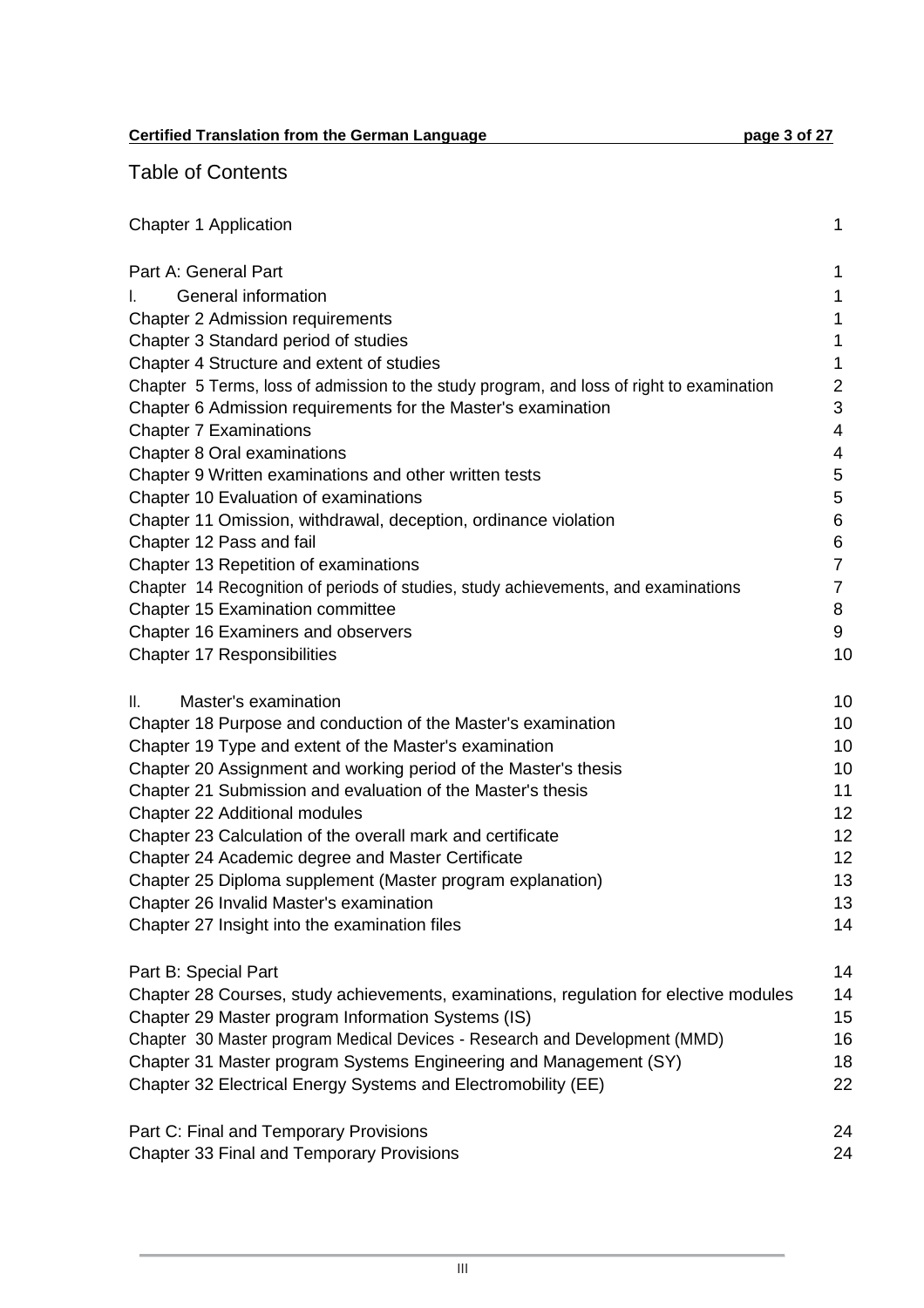#### **Certified Translation from the German Language page 4 of 27**

### <span id="page-3-0"></span>Chapter 1 Application

- (1) These Study and Examination Regulations shall apply to the Master programs
	- Information Systems,
	- Medical Devices Research and Development,
	- Systems Engineering and Management,
	- Electrical Energy Systems and Electromobility.

# <span id="page-3-1"></span>Part A: General Part

# <span id="page-3-2"></span>I. General Information

### <span id="page-3-3"></span>Chapter 2 Admission requirements

(1) Required for the enrollment in any Master program at Ulm University of Applied Sciences is a more than average graduation from a professionally qualifying study program at a university. Details are indicated in the statutes of Ulm University of Applied Sciences for the regulation of the admission procedure in the Master programs "Systems Engineering and Management", "Electrical Energy Systems and Electromobility", "Medical Engineering", and "Information Systems".

# <span id="page-3-4"></span>Chapter 3 Standard period of studies

- (1) The standard period of studies is three semesters. During the standard period of studies, examinations including the Master's thesis shall be completed successfully.
- (2) The standard period of studies is divided into curriculum semesters. The individual period of studies of a student in a study program is counted in semesters of his/her program.

### <span id="page-3-5"></span>Chapter 4 Structure and extent of studies

- (1) The contents of studies in the study programs, pursuant to chapter 1 sec. 1, is divided into modules, i.e. into thematically and temporally concluded units. In order to clarify the structure of the studies, several modules of the same discipline may be assigned to so-called discipline groups.
- (2) In the Special Part, the obligatory and elective modules shall be determined, the conclusion of which shall be required for the successful conclusion of the studies. A module shall be concluded successfully if all the study achievements and examinations determined in the Special Part are completed, giving evidence of the fact that the study target has been reached.
- (3) The Special Part contains the following information for each module:
	- the required study efforts in credits pursuant to the European Credit Transfer System (ECTS), where one credit point corresponds to a workload of 30 hours,
	- the study achievements and examinations required for the successful conclusion of the module,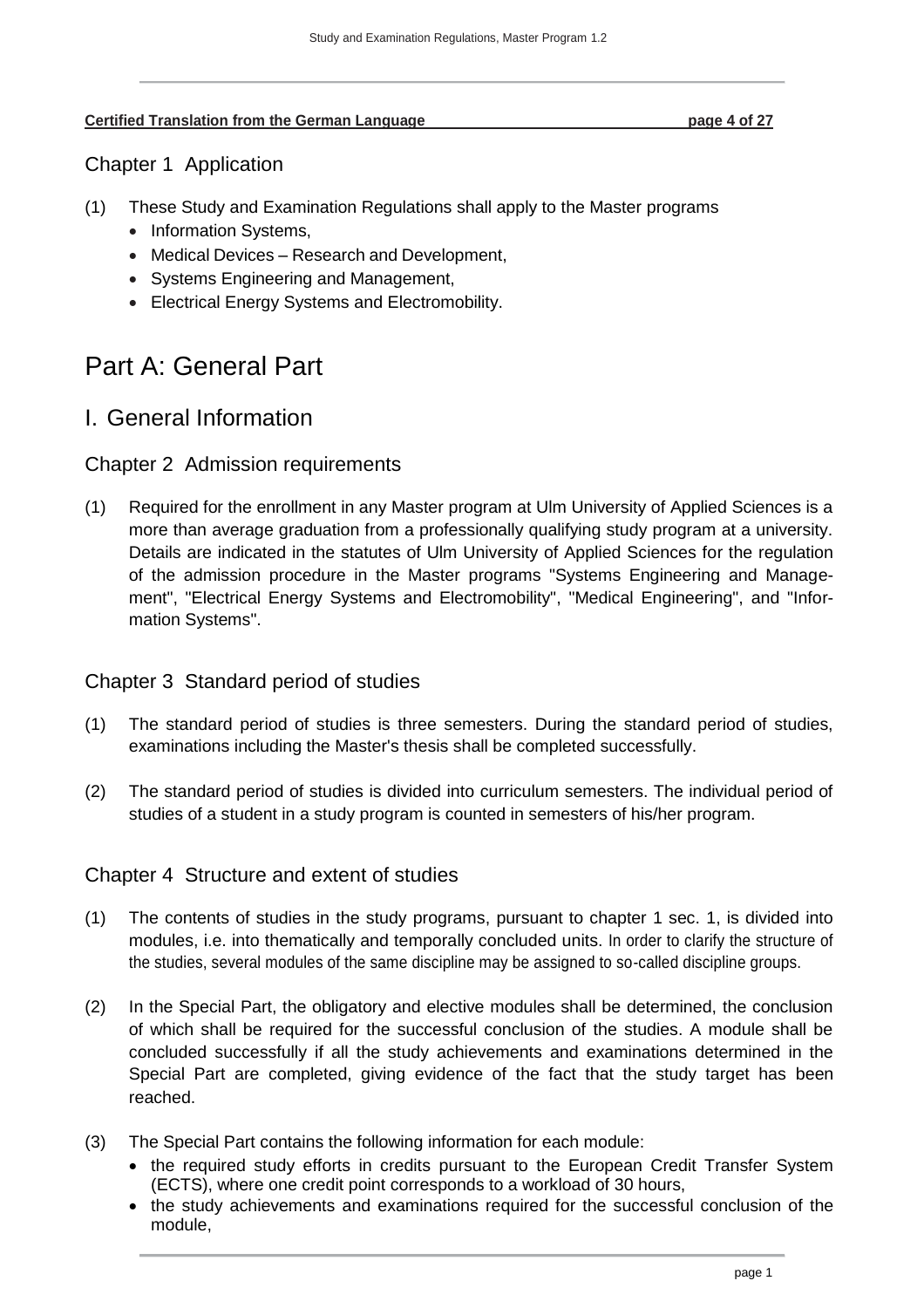#### **Certified Translation from the German Language page 5 of 27**

- the required courses and their extent in semester hours per week,
- as far as such has been determined, the assignment of the modules or of the respective courses to the curriculum semesters,
- as far as such has been determined, the curriculum semester for which the student has been recommended the first registration for study achievements and examinations,
- the weighting of the examination marks as regards the calculation of the overall mark of the Master's examination.

The conclusion of certain study achievements and examinations may be required for the participation in other examinations (examination pre-achievements).

- (4) By resolution of the Faculty, the assignment of the courses to the winter or the summer semester as well as their type, as has been determined in the Special Part, may be changed in the individual case for one study semester on the grounds of mandatory reasons.
- (5) Major fields of studies may be offered. Details are regulated within the Special Part.
- (6) Upon application, the entire studies or individual semesters may be completed in part-time. The study duration shall be extended respectively. The term pursuant to chapter 5 (4) shall be prolonged accordingly. The modification of the course of studies shall be permitted by the competent examination committee.
- <span id="page-4-0"></span>Chapter 5 Terms, loss of admission to the study program, and loss of right to examination
- (1) The students shall complete the study achievements and examinations assigned to the modules within the curriculum semester, for which the respective courses are prescribed in the Special Part (examinations during degree courses). The students shall enroll in all the courses at the latest two weeks upon the beginning of lectures via the student internet portal. Enrollment shall result in the registration for the respective study achievements and examinations. Without having to indicate any reasons, students may deregister for the examinations via the student internet portal, up to four weeks before the beginning of the respective examination period.
- (2) Examinations regarding the Master's examination shall be completed until the end of the last curriculum semester. Examinations may also be completed before expiry of the determined terms, insofar as the required examination pre-achievements are substantiated.
- (3) Students shall be informed in due time about the type and number of the required examination pre-achievements and about the examinations to be completed, as well as about the deadlines when these shall be completed. Such information shall be provided via the respective area on the website of the Graduate School. The deadlines regarding the assignment of the Master's thesis are regulated in chapter 20.
- (4) The right to examination shall be lost and the admission to the study program shall expire if the examinations regarding the Master's examination are not completed at the latest two semesters after the deadline indicated in chapter 3 (1), unless the student is not responsible for the failure to meet the deadline (§ 32 (5) phrase 4 LHG - Higher Education Act of the State Baden-Württemberg).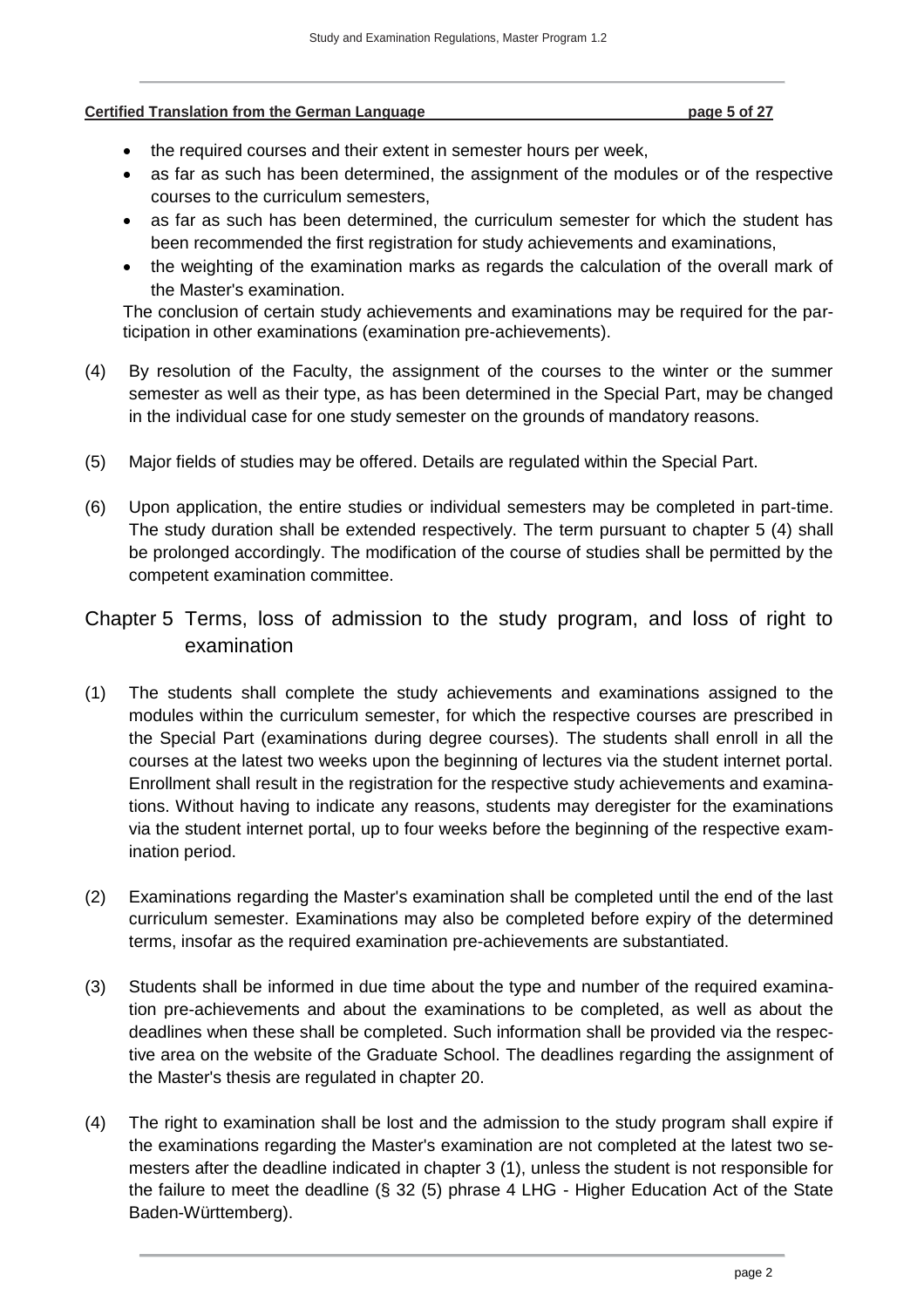#### **Certified Translation from the German Language page 6 of 27**

- (5) In the case of de-enrollment due to the failure to meet a deadling pursuant to sec. 4, the right to be admitted to examinations of the Master's examination shall remain in effect for up to one year - unless these are to be completed during the studies -, if the remaining required examination pre-achievements and examinations during studies have been completed at the time of expiry of the admission.
- (6) If the requirements are fulfilled, the provisions of the Maternity Protection Act shall apply pursuant to  $\S 2$  (3) and  $\S 61$  (3) LHG, as well as analogously the statutory provisions of parental leave for employees, as amended from time to time. In cases of doubt, the examination committee shall decide on the extension of examination deadlines and on the duration of the leave of absence pursuant to  $\S$  61 (1) LHG.
- (7) Students with children or with relatives in need of care, students with handicaps or chronic diseases, as well as students who are substantially prevented from completing the study achievements and examinations in due time on the grounds of special circumstances, shall be entitled to apply for an extension of the respective deadlines before the examination committee. They may consult the chairman/woman of the examination committee as to such extensions. The examination committee shall decide on the applications in the individual case at their own dutiful discretion. The student shall provide the respective evidence, especially in the form of medical certificates; in cases of doubt, Ulm University of Applied Sciences may ask for the submission of a medical certificate issued by a physician indicated by the university, or by a medical officer. The student shall be obliged to indicate any changes of conditions without delay.

### <span id="page-5-0"></span>Chapter 6 Admission requirements for the Master's examination

- (1) The Master's examination can only be taken by any student who
	- has been enrolled in the Master program at Ulm University of Applied Sciences; any exceptions shall only be possible pursuant to chapter 5 (5),
	- has successfully completed the examination pre-achievements for the respective examination, determined in the Special Part (ch. 4 sec. 3), and who
	- makes a declaration indicating that he/she has not finally failed yet in another Master's examination in the same Master program or another Master program determined by the statutes of Ulm University of Applied Sciences pursuant to § 60 sec. 2 no. 2 LHG, at any other university of applied sciences within the domain of the Federal basic law.
- (2) Admission to any module examination may only be denied
	- if the requirements indicated in sec. 1 are not fulfilled entirely or in parts, or
	- if documents are incomplete, or
	- if the student has finally failed any examination during the studies or the Master's examination required pursuant to the study and examination regulations in the same Master program or in another Master program determined by the statutes of Ulm University of Applied Sciences pursuant to § 60 sec. 2 no. 2 LHG, or if the person is undergoing examination procedures, or
	- if the right to examination has expired.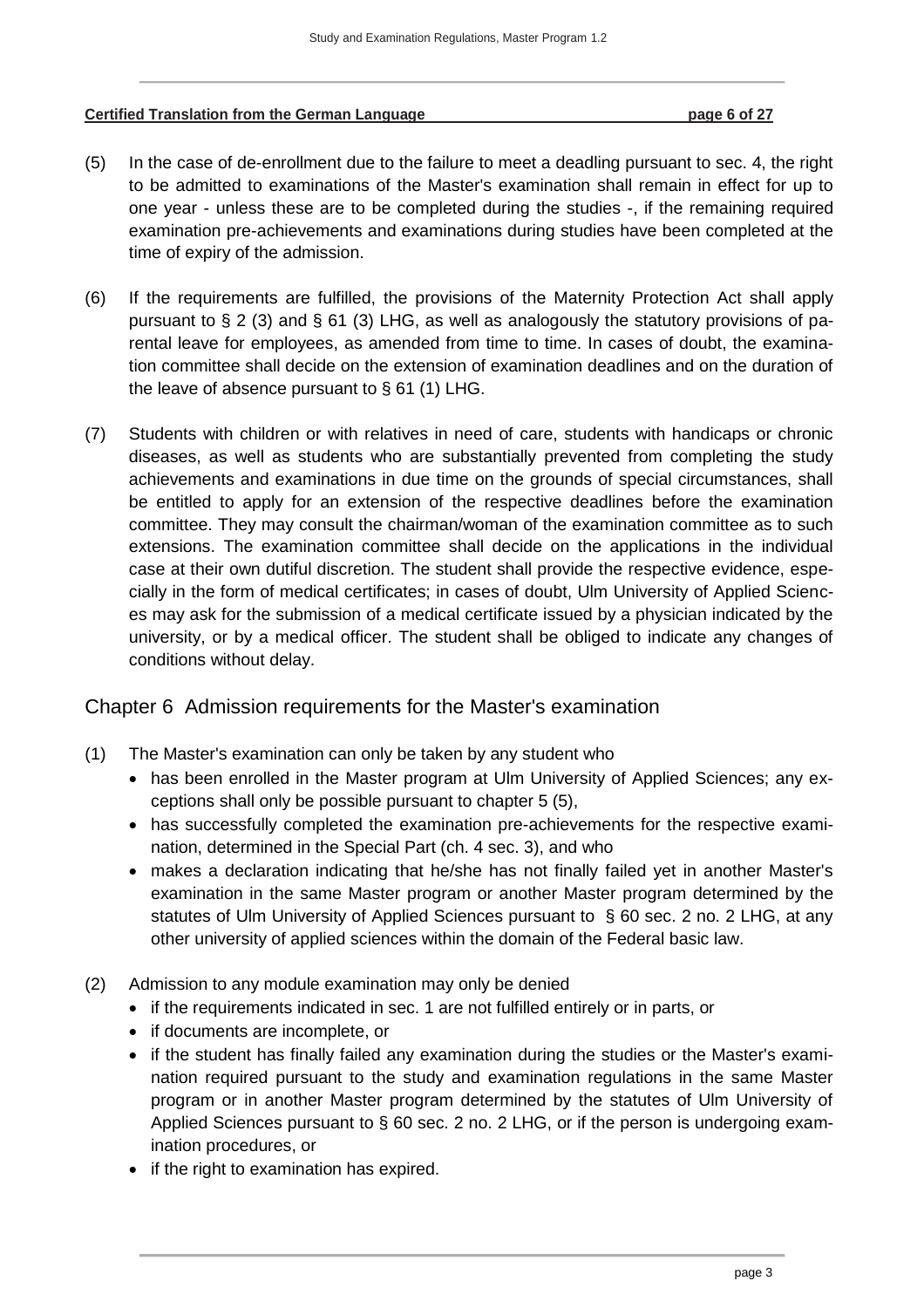#### **Certified Translation from the German Language page 7 of 27**

(3) Pursuant to § 61 LHG, it is not permissible that a student in leave of absence attends any courses or completes examinations or study achievements of Ulm University of Applied Sciences, to the exception of § 61 (3) LHG. In the framework of a learning agreement, it is possible to transfer study achievements or examinations completed at any university of applied sciences abroad during the leave of absence.

## <span id="page-6-0"></span>Chapter 7 Examinations

- (1) Examinations shall usually be held during the periods between terms, following the lecture period of the study semester. Additional examination periods may be determined by the competent examination committee or by being embedded in the Special Part.
- (2) Within the Special Part, it may be determined that examinations regarding individually indicated courses must be completed in English language, insofar as the course has also been held in English.
- (3) If a student shows probable cause that due to a long-term or continuous handicap or a chronic disease, it is impossible for him/her to complete examinations entirely or in parts in the intended form, the chairman/woman of the examination committee shall allow for the completion of the examinations within an extended period, or for the completion of equivalent examinations in another form. The submission of a medical certificate may be required. The same shall apply to the study achievements.

### <span id="page-6-1"></span>Chapter 8 Oral examinations

- (1) Oral examinations are intended to give evidence that the students are able to recognize relations within the examination area and to classify special problems according to these relations. Besides, it shall be examined whether they have acquired a broad basic knowledge.
- (2) Oral examinations shall usually be taken before at least two examiners (collegial examination), or before one examiner in the presence of an observer (chapter 16), as a group examination or an individual examination.
- (3) The duration of oral examinations usually is 30 minutes for each examinee and each subject, at least, however, 25 minutes and at most 35 minutes.
- (4) The essential matters and results of the oral examination shall be recorded by official minutes. The result shall be announced to the examinees subsequent to the oral examinations, at the latest, however, on the same day.
- (5) Any students intending to take the same examination during a later examination period shall be admitted as listeners if the room is suitable, unless the examinee objects. Admission does however not refer to the consulting and the announcement of the examination results.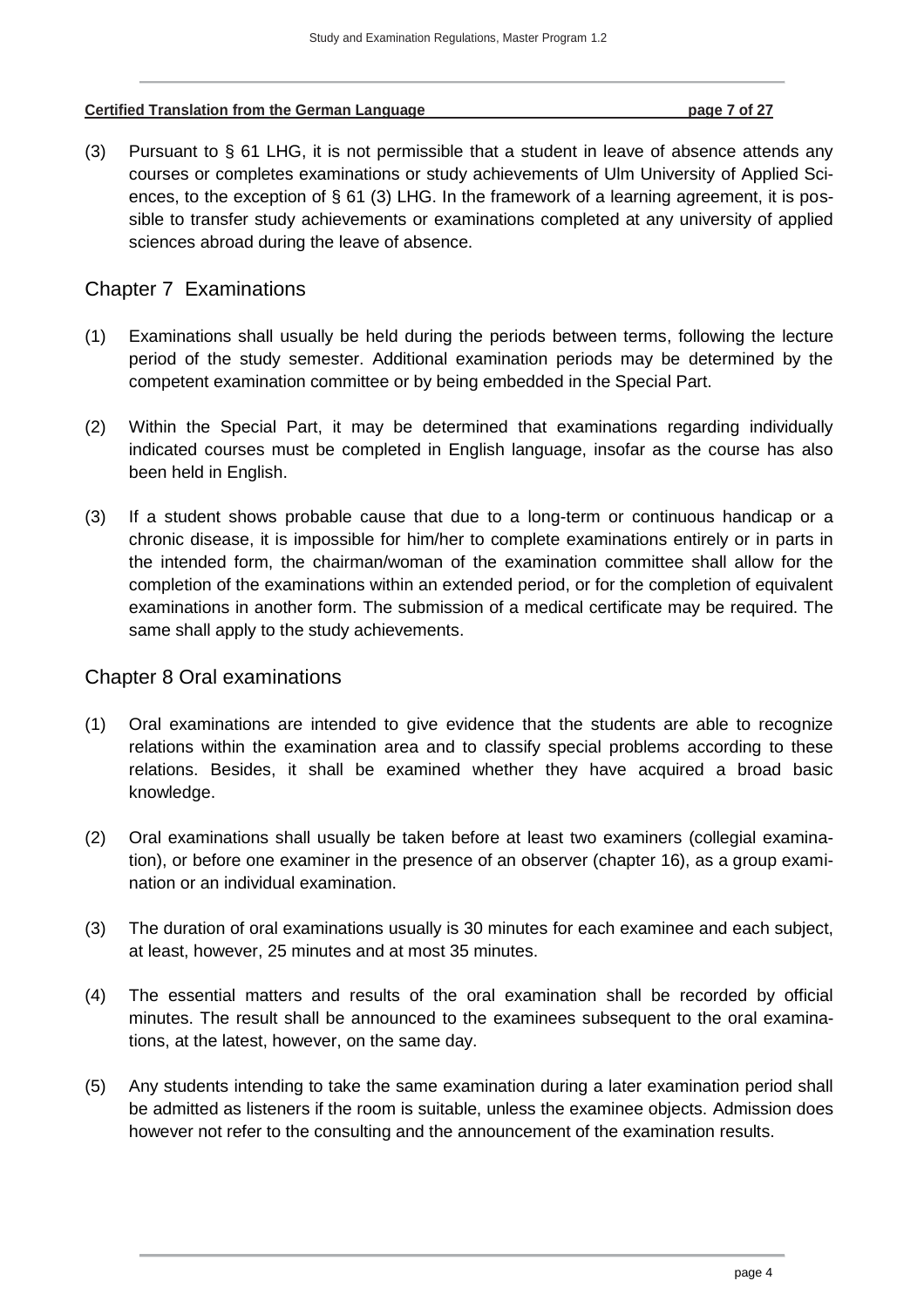#### <span id="page-7-0"></span>**Certified Translation from the German Language page 8 of 27**

## Chapter 9 Written examinations and other written tests

During the written examinations and other written tests, the students shall give evidence that they are able to solve problems and work on tasks in limited time and with limited tools, applying the usual methods of their subject. Besides, the written examination shall prove whether they have acquired the necessary basic knowledge. It is possible to offer a choice of topics.

Written examinations for study achievements and examinations shall take 90 minutes, unless anything is determined to the contrary in the Special Part. The duration of other written tests shall be determined in the Special Part.

## <span id="page-7-1"></span>Chapter 10 Evaluation of examinations

- (1) The marks of the individual examinations shall be determined by the respective examiners. Examinations shall be evaluated by the following marks:
	- $1 = \text{very good} = \text{excellent performance};$
	- $2 = good$  = performance substantially above average;
	- $3 =$  satisfactory  $=$  performance corresponding to average requirements;
	- $4 =$  sufficient  $=$  performance still meeting the requirements despite defects;
	- $5 =$  insufficient  $=$  performance not meeting the requirements due to material defects.

In order to evaluate examinations in a more differentiated way, individual marks can be increased or decreased by 0.3 to intermediate values; the marks 0.7 or 4.3 or 5.3 are excluded.

- (2) If an examination is evaluated by several examiners, the mark shall be calculated on the basis of the average of the determined marks. If a module examination consists of several examinations, the module mark shall be calculated on the basis of the average of the marks of the individual examinations. The marks of individual examinations may be attached a particular weight in the Special Part. The evaluation of the Master's thesis is regulated in chapter 21.
- (3) The module mark shall be as follows: at an average of up to 1.5 (included)  $=$  very good; at an average of 1.6 to 2.5 (included)  $=$  good; at an average of 2.6 to 3.5 (included)  $=$  satisfactory; at an average of 3.6 to 4.0 (included)  $=$  sufficient: at an average from  $4.1$  = insufficient. Chapter 12 sec. 1 phrase 2 shall remain unaffected.
- (4) The overall mark (chapter 23) shall be calculated according to section 2.
- (5) When the average mark is calculated, only the first decimal place shall be accounted for; all the other places shall be deleted without rounding.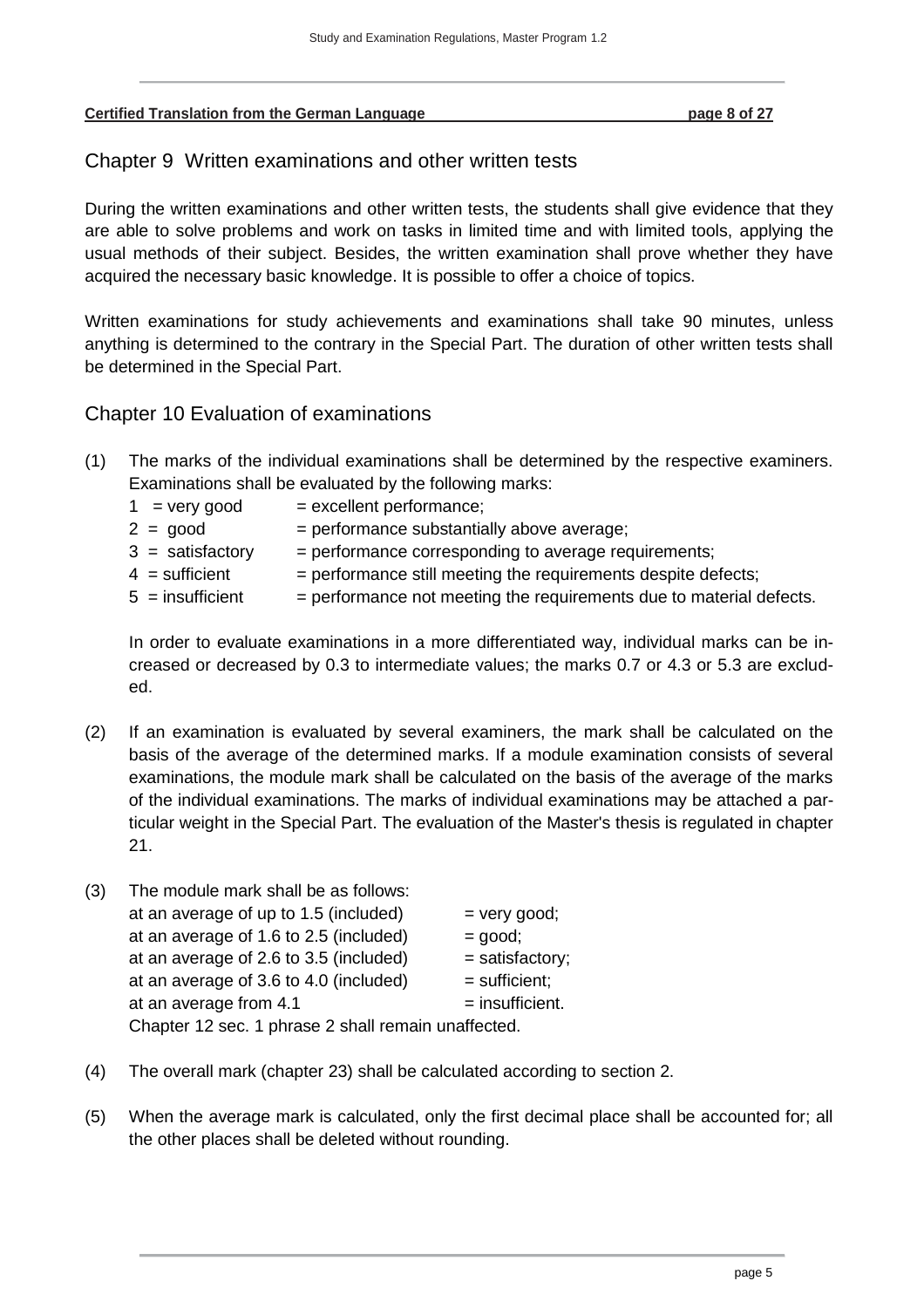<span id="page-8-0"></span>**Certified Translation from the German Language page 9 of 27**

Chapter 11 Omission, withdrawal, deception, ordinance violation

- (1) An examination shall be considered as evaluated by "insufficient" (5.0) if an examination date has been omitted without good reason in the case of a valid registration. The same shall hold if a written examination is not completed within the given working time.
- (2) The reason claimed for the withdrawal or the omission shall be indicated in writing and substantiated without delay. In the case of disease, a medical certificate shall be submitted and, in cases of doubt, a certificate of a physician indicated by Ulm University of Applied Sciences, containing the medical findings and listing the circumstances that are substantial for the justification of the inability to take an examination. The examination committee shall decide on the validity of the reason mentioned.
- (3) Diseases of children or of relatives in need of care that are to be cared for by the student, may be accepted as a good reason for not taking examinations in due time according to sec. 2 in equal measure, in the same way as the student's own diseases.
- (4) If a student tries to influence the result of his/her examination by deception or the use of tools not permitted, the examiner shall evaluate the respective examination by "insufficient" (5.0). If a student disturbs the proper course of the examination date, he/she may be excluded from the continuation of the examination by the respective examiner or supervisor; in such a case, the examination shall be evaluated by "insufficient" (5.0). In serious cases, the examination committee may exclude the examinee from the participation in any further examinations.
- (5) The person affected by the decision may request within a term of one month that the decision shall be reviewed by the examination committee pursuant to sec. 4 phrases 1-2. Any incriminating decisions are to be indicated immediately to such person, to be justified, and to be provided with information on rights of legal appeal.
- (6) The determination and sanctioning of a violation of honesty in the case of term papers, seminar papers, and final papers shall be regulated by the statutes of Ulm University of Applied Sciences with respect to honesty in the case of term papers, seminar papers, and final papers, as amended from time to time.

# <span id="page-8-1"></span>Chapter 12 Pass and fail

- (1) An examination shall be passed if the mark is at least "sufficient" (4.0). A module examination consisting of several partial examinations shall be passed if each of the partial examinations taken in the framework of the module is at least evaluated by the mark "sufficient".
- (2) The Master's examination shall be passed if all the module examinations of the Master's examination have been passed and the Master's thesis has at least been evaluated by "sufficient" (4.0).
- (3) If an examination assigned to the modules has not been passed, or if the Master's thesis has been evaluated worse than "sufficient" (4.0), the examinee shall be informed accordingly. He/she shall also be notified whether, to which extent, and within which period the examination or the Master's thesis may be repeated, if possible.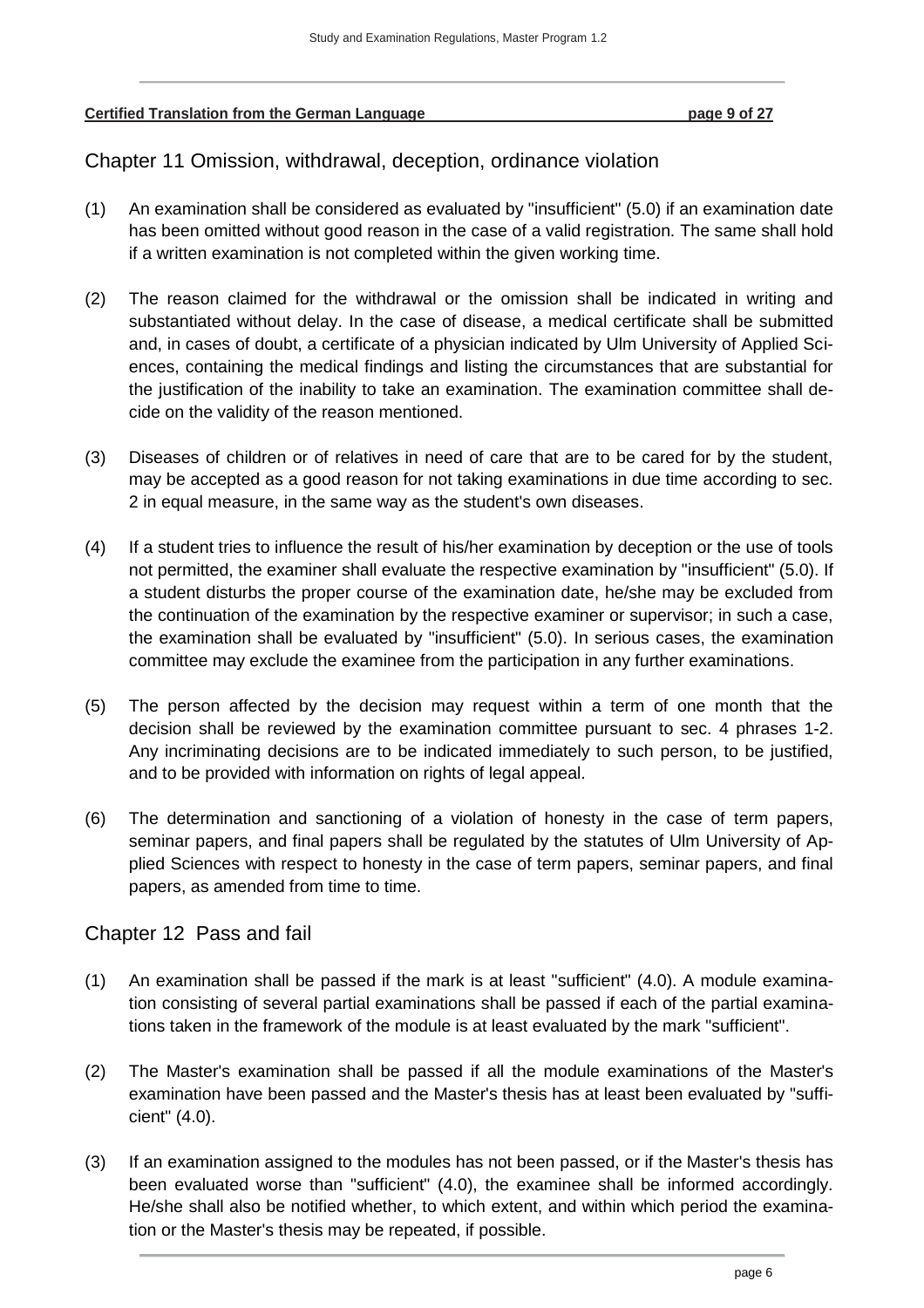# **Certified Translation from the German Language 10 of 27**

(4) If the Master's examination has finally not been passed, a certificate shall be issued upon request and upon submission of the respective evidence and the de-enrollment certificate, containing the completed examinations and their marks, as well as the missing examinations, and indicating that the Master's examination has not been passed.

# <span id="page-9-0"></span>Chapter 13 Repetition of examinations

- (1) Failed examinations may be repeated twice at most. The repetition of a passed examination is not permissible. Any unsuccessful attempts at Ulm University of Applied Sciences or at any other university of applied sciences within the Federal Republic of Germany shall be recognized. If any and all of the repetition possibilities of an examination pertaining to a module examination have been made use of unsuccessfully, the module examination to which the examination is assigned shall be considered as finally failed. If it is an examination required pursuant to the examination regulations, the right to examination shall be lost and the admission to the study program shall expire.
- (2) In the Special Part, it may be determined for a study program that the second repetition may be bound to certain conditions for students of this Master program, which must be fulfilled before the registration for the repetition. In the case of non-fulfilment, the second repetition of the examination shall be evaluated by "failed".
- (3) The date for the repetition of failed examinations or for examinations for which withdrawal was permissible or omission was determined pursuant to chapter 5 sec. 1, 6-7, or chapter 11, shall be the next regular examination date for the respective subject, unless the affected person has been informed to the contrary.
- (4) A third repetition of any examination is not permissible.

# <span id="page-9-1"></span>Chapter 14 Recognition of periods of studies, study achievements, and examinations

- (1) Any study achievements and examinations, as well as final degrees of study programs at other state or state-approved universities of applied sciences and vocational academies in the Federal Republic of Gemany, or of study programs of foreign state or state-approved universities of applied sciences, shall be recognized insofar as there is no substantial difference between the achieved competences and the performance or final degrees that are substituted. The recognition shall serve for the continuation of studies, the completion of examinations, the taking up of further studies, or the admission to do a doctorate (pursuant to § 36a sec. 1 LHG).
- (2) It is the applicant's duty to provide the required information regarding the performance to be recognized. In particular, information shall be provided regarding the institution certifying the performance to be recognized, and regarding the teachers and the learning results connected to the performance to be recognized. The burden of proof that an application does not fulfil the requirements for recognition shall be with the authority competent for the recognition procedure (pursuant to § 36a sec. 2 LHG).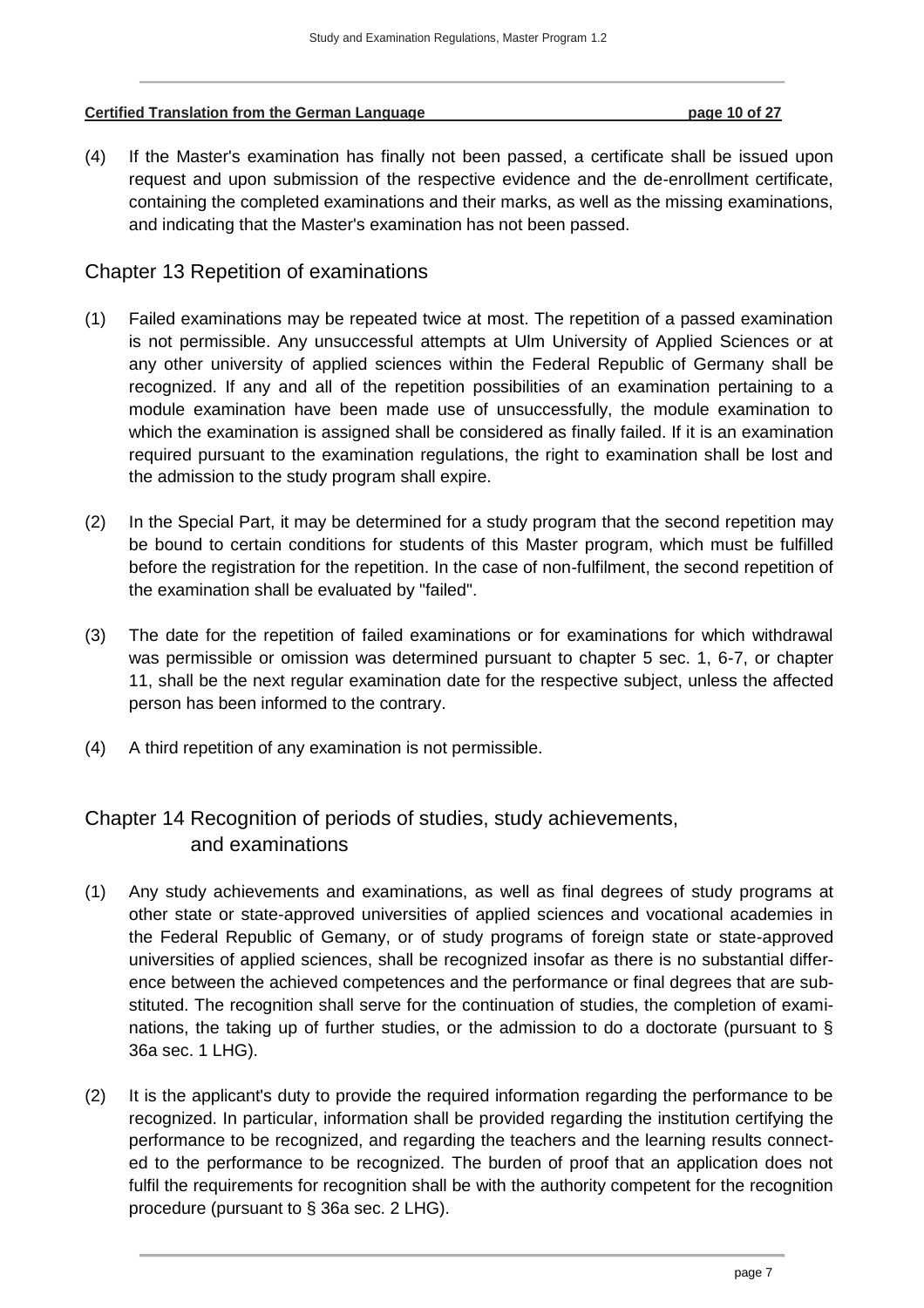#### **Certified Translation from the German Language page 11 of 27**

- (3) Insofar as any agreements and accords of the Federal Republic of Germany with other states concerning the equivalency in the area of universities (equivalency agreements) favour students from foreign countries, sections (1) and (2) notwithstanding, the provisions of the equivalency agreement shall prevail (pursuant to § 35 (5) LHG).
- (4) Any knowledge and skills acquired outside the university system may only substitute at most 50 % of the university studies. At the time of recognition, the requirements in effect for the admission at a university must be fulfilled, and the knowledge and skills to be recognized for the university studies must be equivalent to the study achievements and examinations which they shall substitute, as regards contents and levels (§ 35 (3) LHG). Usually, only such knowledge and skills can be recognized that have been given evidence of by an examination before an education institution according to the LHG, or before an institution responsible for vocational training in the sense of the German Vocational Training Act. Unless the recognition has been regulated by a cooperation agreement between Ulm University of Applied Sciences and an extra-university education institution, a placement test shall be taken as a rule.
- (5) If any study achievements and examinations are recognized, the marks as far as the mark systems are comparable - shall be transferred and integrated into the calculation of the overall mark. Concerning the transfer of the mark, the procedure according to the ECTS Users' Guide shall apply. If mark systems cannot be compared, the remark "pass" shall be transferred. It is permissible to indicate the recognition in the certificate.
- (6) Application for recognition shall be submitted to the competent examination committee. The examination committee shall decide on the recognition. At the time of decision, the applicant must be enrolled in a study program of Ulm University of Applied Sciences.
- (7) The acknowledgment and recognition of a Master's thesis is principally excluded.

### <span id="page-10-0"></span>Chapter 15 Examination committee

- (1) For the organization of the Master's examinations and of the tasks assigned by the study and examination regulations, an examination committee shall be appointed for each study program; a common examination committee may be appointed for related Master programs. There shall be five members, whose term of office shall be two years.
- (2) The chairman/woman, his/her deputy, the other members of the examination committee, and their deputies shall be appointed by the faculty to which the study program is assigned, from the circle of professors of this faculty and from the circle of professors of other faculties, who hold regular courses in the study program. Other professors, visiting lecturers, and teachers for special tasks may be included as consultants. As a rule, the chairman/woman shall manage the business of the examination committee.
- (3) For the Master program "Systems Engineering and Management" and for the Master program "Electrical Energy Systems and Electromobility", examination committees shall be appointed with one member from each of the following faculties: Electrical Engineering and Information Technology, Mathematics, Natural Sciences and Economics, Mechanical Engineering and Automotive Engineering, Production Technology and Production Management, and Mechatronics and Medical Engineering. Besides, the Chief Scientist of the Graduate School shall be a member of both of these examination committees by virtue of his/her office.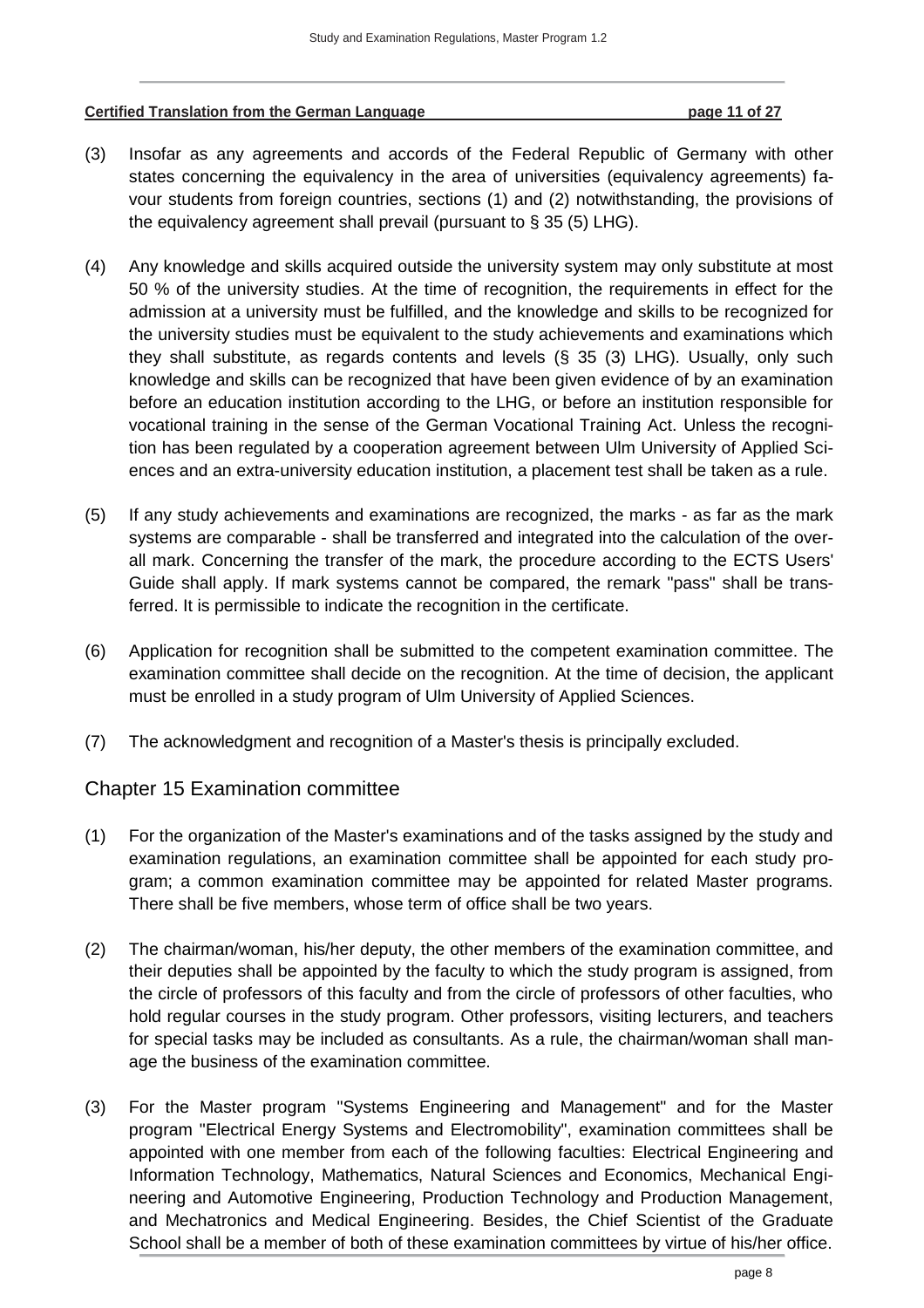#### **Certified Translation from the German Language page 12 of 27**

The examination committees shall appoint the chairmen/women from their members.

- (4) The examination committee shall make sure that the provisions of the study and examination regulations are observed. The committee shall regularly report to the faculty about the development of examination periods and periods of studies, including the de facto working time for the Master's thesis, and about the distribution of module and overall marks. The report shall be made public appropriately by Ulm University of Applied Sciences. The examination committee shall make suggestions as to the reform of the curriculum and of the study and examination regulations. The examination committee may transfer particular incumbent tasks to the chairman/woman.
- (5) The members of the examination committee shall be entitled to participate in the examinations.
- (6) The members of the examination committee and their deputies shall be subject to official confidentiality. As far as they are not employed in the framework of civil service, they shall be bound to confidentiality by the chairman/woman.
- (7) A central examination committee shall be appointed at Ulm University of Applied Sciences. The central examination committee shall consist of the Vice President competent for teaching matters as chairman/woman, and of the chairmen/chairwomen of the examination committees.

The central examination committee shall have the following tasks:

- handling of basic questions concerning the structure of study programs and the organization of studies;
- coordination of the uniform application of the study and examination regulations at Ulm University of Applied Sciences.

### <span id="page-11-0"></span>Chapter 16 Examiners and observers

- (1) As a rule, only professors shall be entitled to conduct examinations that do not take place during the studies in connection with the courses. Visiting lecturers and teachers for special tasks may be appointed as examiners. Persons with experience in professional practice and training may also be appointed as examiners if they have at least the qualification to be ascertained by the examination, or an equivalent qualification.
- (2) The examinee may suggest the examiner or a group of examiners for the Master's thesis and the oral examinations (chapter 21). The suggestion shall not represent any claim.
- (3) The names of the examiners shall be announced in due time.
- (4) Only such persons shall be appointed as observers who at least have the qualification to be ascertained by the examination, or an equivalent qualification.
- (5) Chapter 15 sec. 6 shall hold for examiners and observers, respectively.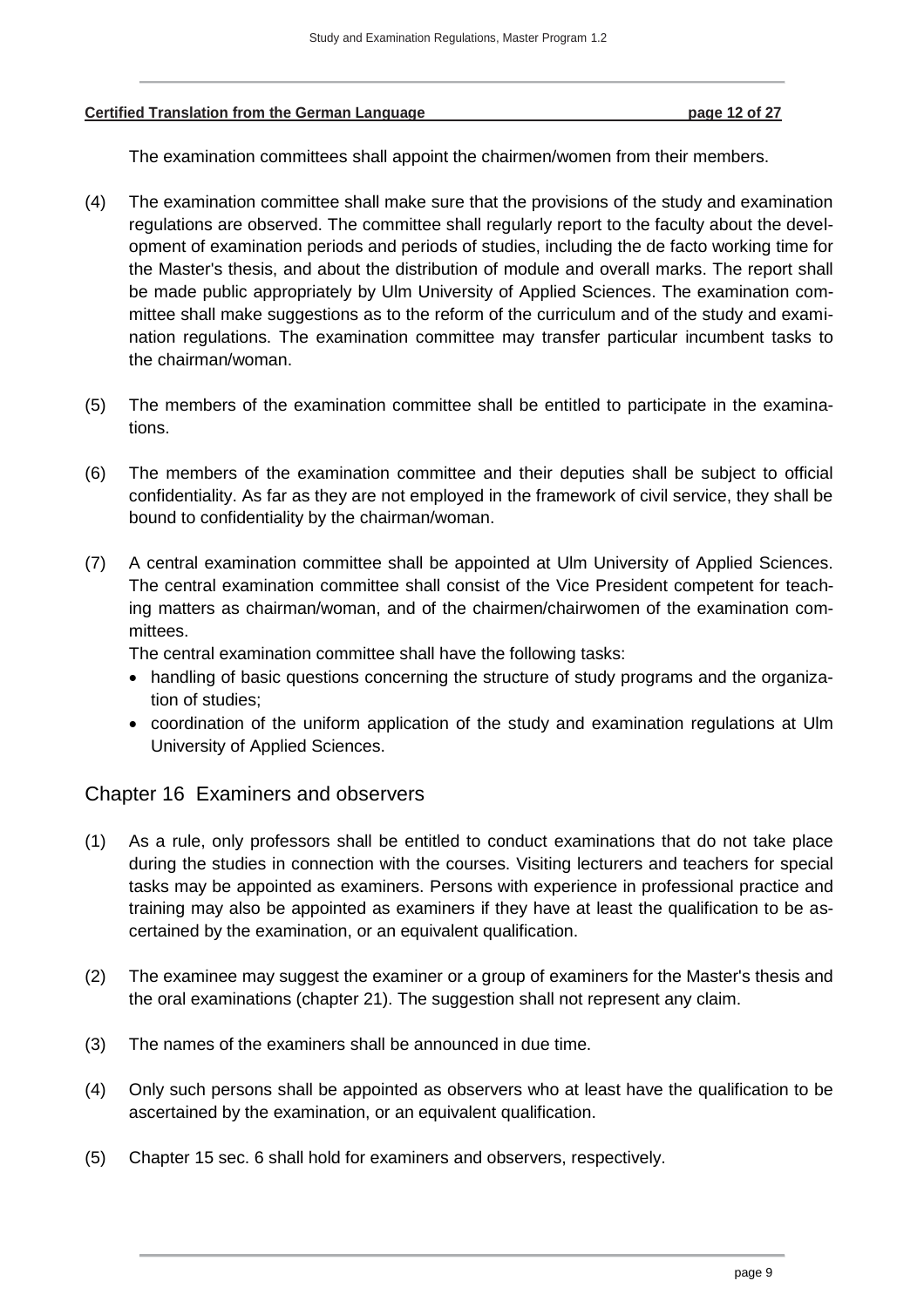#### <span id="page-12-0"></span>**Certified Translation from the German Language page 13 of 27**

# Chapter 17 Responsibilities

- (1) The examination committee shall be responsible for:
	- decisions concerning the consequences of violations of the examination regulations (ch. 11),
	- $\bullet$  the determination whether an examination has been passed or failed (ch. 12) and the evaluation of examinations (ch. 10),
	- the appointment of examiners and observers (ch. 16).
- (2) The announcement of failed examinations shall be made at the latest one week upon the decision of the examination committee, in the personalized domain of the student portal of Ulm University of Applied Sciences. Any information on decisions of the examination committee that cannot be given via the student portal shall be sent by mail in writing. Objection periods shall begin upon the date of the announcement.

# <span id="page-12-1"></span>II. Master's Examination

## <span id="page-12-2"></span>Chapter 18 Purpose and conduction of the Master's examination

The Master's examination represents the conclusion of the Master program. The Master's examination shall ascertain whether the examinee has an overview of the relations within the subject, whether he/she is able to apply scientific methods and knowledge, and whether he/she has acquired the necessary thorough expert knowledge for the transition to professional practice.

### <span id="page-12-3"></span>Chapter 19 Type and extent of the Master's examination

- (1) In the Special Part, it is determined for the Master's examination which module examinations in the obligatory and elective areas shall be completed.
- (2) The module examinations shall comprise the subject matters of the modules, in accordance with the courses assigned in the Special Part.

# <span id="page-12-4"></span>Chapter 20 Assignment and working period of the Master's thesis

- (1) The Master's thesis is an examination. It is intended to give evidence that the student is able to discuss a problem belonging to the subject autonomously and with scientific methods, within a given period. The topic of the Master's thesis shall be assigned at the latest three months upon the conclusion of all the module examinations.
- (2) The topics (problems) of the Master's thesis shall usually be assigned by professors of Ulm University of Applied Sciences; in this case, these professors shall also be the primary reviewers and supervisors of the Master's thesis. Besides, the students may propose their desired topics, especially concerning topics assigned by companies (external Master's theses). In such a case, the student shall propose a professor of Ulm University of Applied Sciences as primary reviewer and supervisor of the university. The topic proposal and the supervisor for external theses shall be approved by the chairman/woman of the examination committee.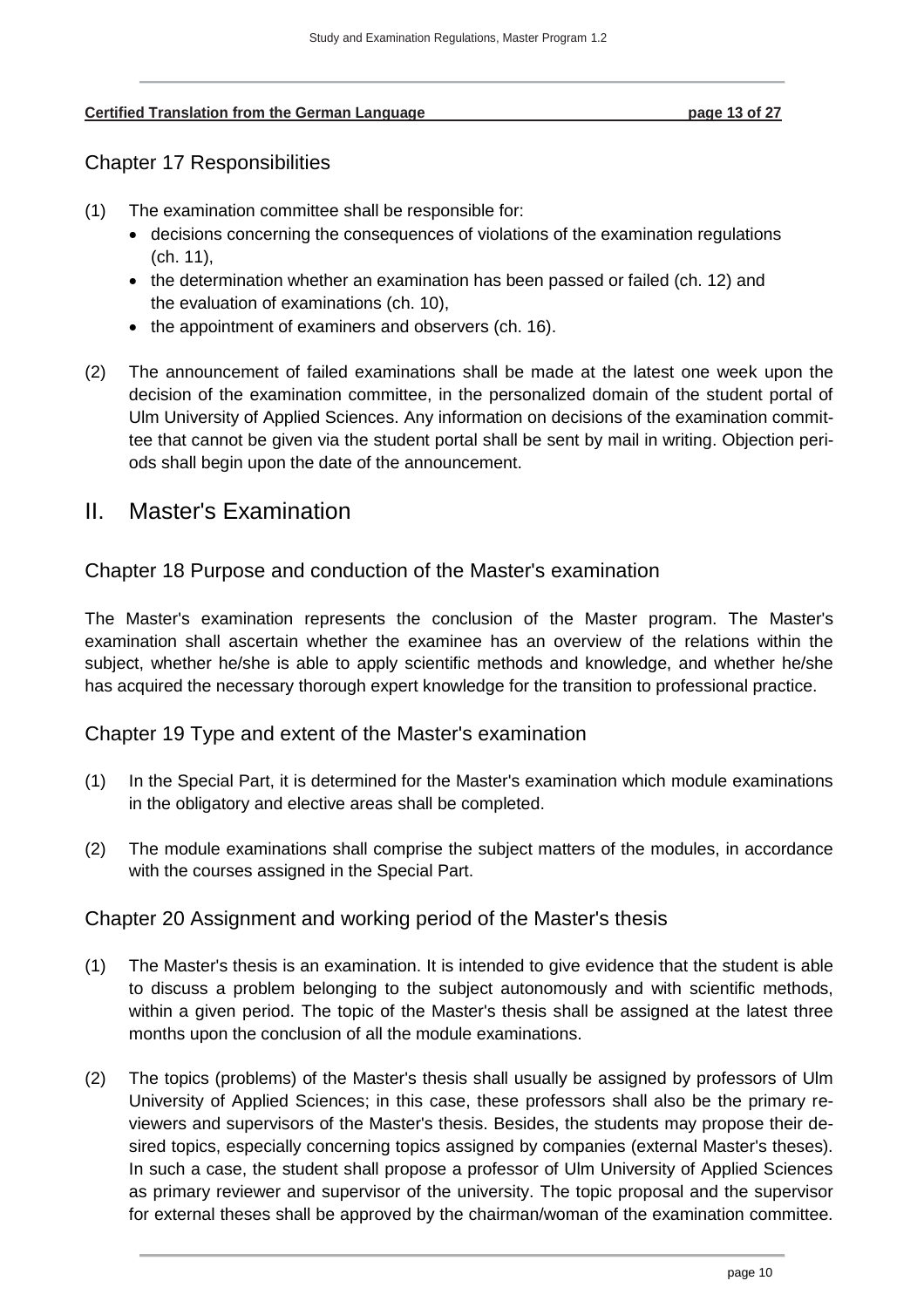#### **Certified Translation from the German Language page 14 of 27**

- (3) The Master's thesis shall be assigned by the chairman/woman of the examination committee. The topic, the beginning of the working period, and the intended deadline are to be filed for the record. Upon request, the examination committee shall make sure the assignment of the Master's thesis in due time.
- (4) The Master's thesis may also be written in the form of a group project, if the contributions of the individual persons to be evaluated as examination are clearly distinguishable and rateable due to the indication of sections, page numbers, or other objective criteria enabling a clear distinction, and if it fulfils the requirements pursuant to sec. 1.
- (5) The working period for the Master's thesis is 6 months. As far as such shall be necessary in order to guarantee equivalent examination conditions or for reasons for which the examinee is not responsible, the working period may be extended; the respective decision shall be taken by the examination committee on the grounds of a statement of the supervisor. The topic, the task, and the extent of the Master's thesis shall be limited by the supervisor in such a way that the deadline of the Master's thesis can be met.

### <span id="page-13-0"></span>Chapter 21 Submission and evaluation of the Master's thesis

- (1) The Master's thesis shall be submitted in two copies to the primary reviewer or to the secretary of the Graduate School; the date of submission shall be filed for the record. At the time of submission, the examinee shall certify in writing that he/she has written the thesis - in the case of a group project the respectively indicated part of the thesis - autonomously and has not used any other sources and tools than those indicated.
- (2) The Master's thesis shall be evaluated by at least two examiners (reviewers) who are professors or visiting lecturers of Ulm University of Applied Sciences or of a partner university. They shall be appointed by the examination committee. One of the examiners shall be from the circle of professors of the Master program in which the student has been enrolled. Besides, the primary reviewer shall be a professor of Ulm University of Applied Sciences, and one of the examiners shall be the supervisor of the Master's thesis. The evaluation process shall not take longer than four weeks.
- (3) The contents of the Master's thesis shall be presented and defended (colloquium) during a seminar. The evaluation of the presentation and of the defence shall be included in the evaluation of the Master's thesis.
- (4) The mark of the evaluation of the Master's thesis and of the respective seminar shall comprise the following weighting factors:

| evaluation of the primary reviewer: | $50 \%$  |
|-------------------------------------|----------|
| evaluation of the second reviewer:  | $30\%$   |
| evaluation of the colloquium:       | $20\%$ . |

(5) The Master's thesis may be repeated once if it is evaluated by a mark worse than "sufficient" (4.0); a second repetition is excluded. The assignment of a new topic shall be applied for in writing before the chairman/woman of the examination committee within a period of two months upon announcement of the failure. If the deadline for such application has been omitted, the right to examination shall expire unless the examinee is not responsible for the omission.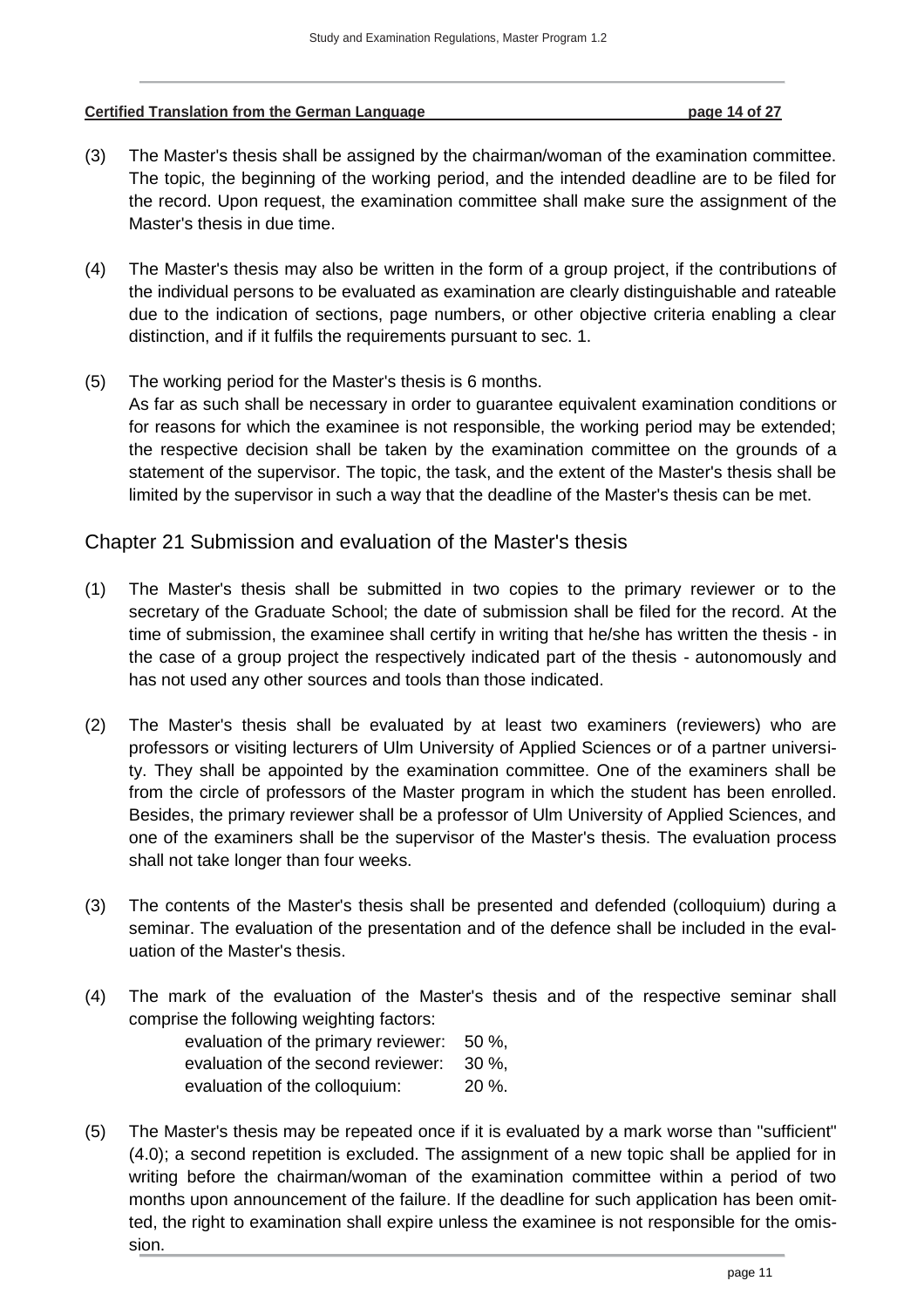#### <span id="page-14-0"></span>**Certified Translation from the German Language page 15 of 27**

### Chapter 22 Additional modules

Students may take examinations in more than the prescribed modules (additional modules); however, there shall not be any respective claim. The result from examinations in these modules shall not be included in the calculation of the overall mark.

<span id="page-14-1"></span>Chapter 23 Calculation of the overall mark and certificate

- (1) The overall mark shall be calculated according to ch. 10 sec. 2-4 on the basis of the marks of the examinations assigned to the modules, and of the mark of the Master's thesis. In the Special Part, a special weighting may be determined for individual module marks and the mark of the Master's thesis.
- (2) In the case of extraordinary results (overall mark at least 1.2), the overall evaluation shall be "with honours".
- (3) A certificate for the passed Master's examination shall be issued immediately, if possible within four weeks upon the evaluation of the last completed examination. The certificate shall include:
	- the modules and their results,
	- the topic of the Master's thesis and its mark,
	- the overall mark,
	- the study program and, if applicable, the major fields of studies,
	- the duration of studies until the conclusion of the Master's examination,

• if applicable, the result of examinations in additional modules - upon request (ch. 22). The marks shall be indicated including the decimal value determined pursuant to ch. 10 sec. 5 in brackets.

(5) The certificate shall bear the date of the last examination ascertained by the examination committee.

<span id="page-14-2"></span>Chapter 24 Academic degree and Master Certificate

(1) When the student has passed the Master's examination, Ulm University of Applied Sciences shall grant the following academic degrees:

> in the Master program *Information Systems* the degree "Master of Science" (abbreviation: "M.Sc.")

in the Master program *Electrical Energy Systems and Electromobility* the degree "Master of Engineering" (abbreviation: "M.Eng.")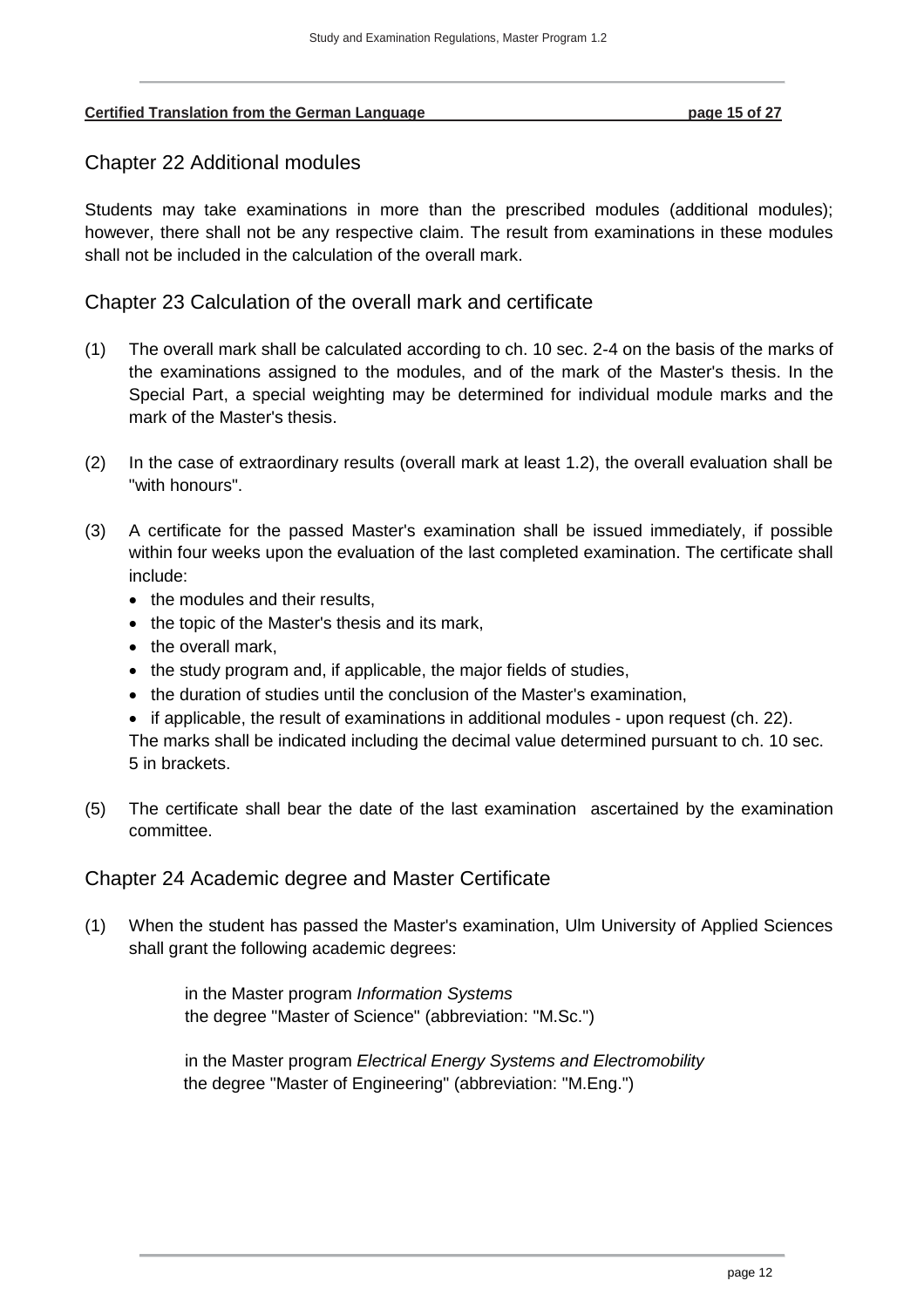#### **Certified Translation from the German Language page 16 of 27**

in the Master program *Medical Engineering* the degree "Master of Engineering" (abbreviation: "M.Eng.")

in the Master program *Systems Engineering and Management* the degree "Master of Engineering" (abbreviation: "M.Eng.").

(2) Simultaneously with the examination certificate, the student shall receive the Master certificate bearing the date of the examination certificate. Therein, graduation shall be certified. The Master certificate shall be signed by the President and provided with the seal of Ulm University of Applied Sciences.

## <span id="page-15-0"></span>Chapter 25 Diploma supplement (Master program explanation)

- (1) Ulm University of Applied Sciences shall issue a diploma supplement corresponding to the "Diploma Supplement Model" of the European Union, the Council of Europe, and the UNESCO. The national education system shall be described by the text agreed upon by the KMK (Conference of the Federal Ministers of Education) and the HRK (Federal Conference of University Presidents), as amended from time to time.
- (2) The diploma supplement shall be signed by the competent dean; in the case of the Master program "Systems Engineering and Management", it shall be signed by the dean responsible for the respective major fields of studies.
- (3) In order to improve the transparency of the final mark, the diploma supplement shall indicate the information on the ECTS Grading Table pursuant to § 14 of the ECTS Users' Guide.

### <span id="page-15-1"></span>Chapter 26 Invalid Master's examination

- (1) If the examinee has deceived during an examination and if such fact becomes known only after the receipt of the certificate, the mark of the examination may be corrected pursuant to ch. 10. If applicable, the module examination may be declared as "insufficient" (5.0), and the Master's examination may be declared as failed. The same shall apply to the Master's thesis. If applicable, the statutes pursuant to ch. 11 (6) shall be applied.
- (2) If the requirements for the conduction of a module examination have not been fulfilled without the examinee's intention to deceive, and if such fact becomes known only after the receipt of the certificate, such defect shall be remedied by the examinee's passing of the module examination. If the examinee has deliberately and unjustly obtained admission to the module examination, the module examination may be declared as "insufficient" (5.0), and the Master's examination may be declared as failed.
- (3) Prior to any decision, the student shall be given the opportunity to make a statement.
- (4) The incorrect certificate shall be revoked, and a new certificate shall be issued, if applicable. Together with the incorrect examination certificate, the Master certificate shall also be revoked, if the Master's examination has been declared to have been failed on the grounds of deception. Any decision pursuant to sec. 1 and sec. 2 phrase 2 shall be excluded after a period of five years upon the date of the certificate.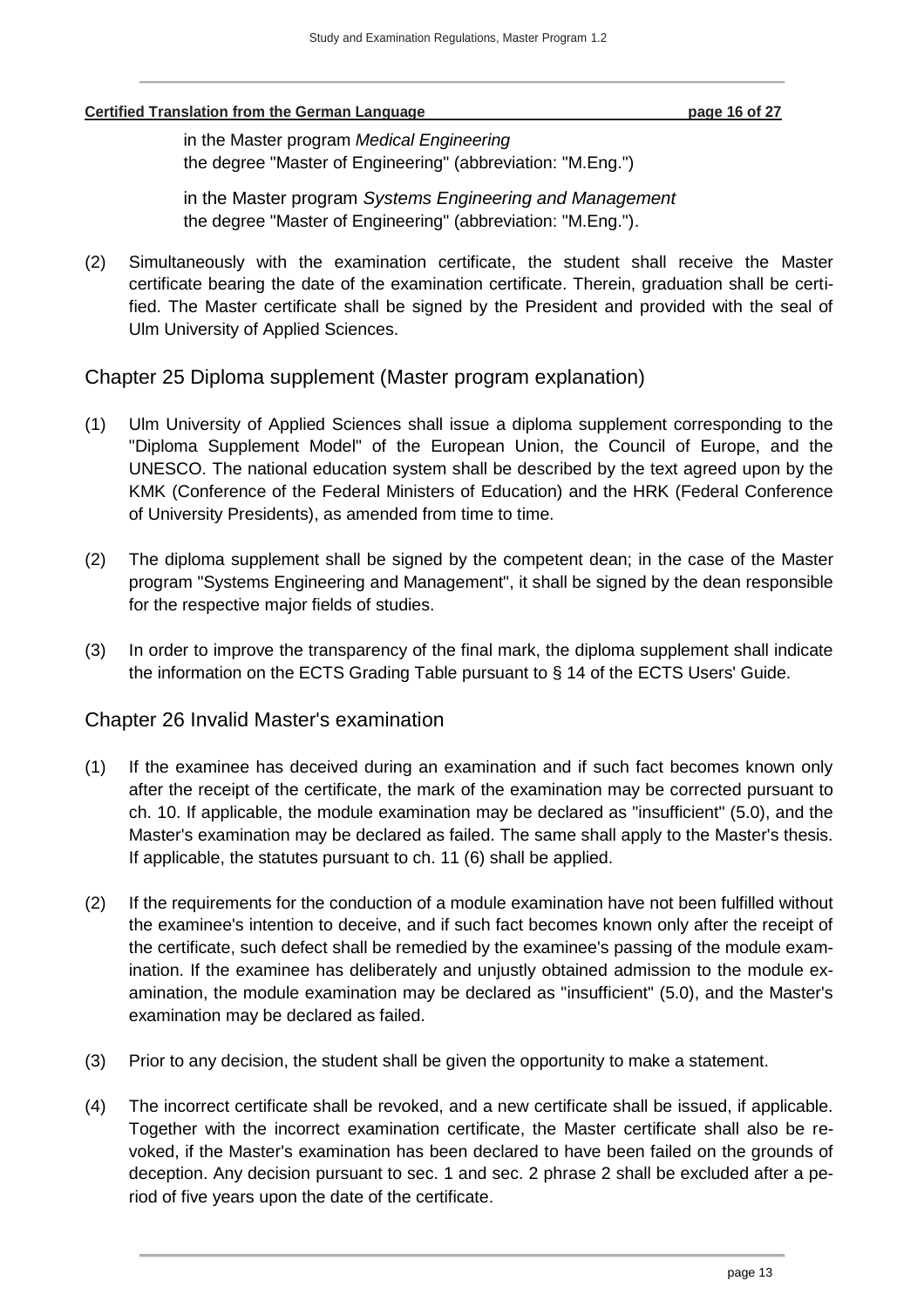<span id="page-16-0"></span>

| <b>Certified Translation from the German Language</b> | page 17 of 27 |
|-------------------------------------------------------|---------------|
|                                                       |               |

Chapter 27 Insight into the examination files

Within one year upon conclusion of the examination process, the examinee shall be granted insight into his/her written examinations, the respective reviews, and the examination minutes, upon request in adequate form; § 29 of the State Administrative Procedure Act of Baden-Württemberg shall remain unaffected.

# <span id="page-16-1"></span>Part B: Special Part

<span id="page-16-2"></span>Chapter 28 Courses, study achievements, examinations, regulation for elective modules

- (1) The following abbreviations are used for the courses:
	- $V =$  lecture,
	- $Ü =$ tutorial.
	- $L =$  laboratory,
	- $S =$  seminar,
	- $P = project work.$
- (2) The semester hours per week are abbreviated by SWS.
- (3) Study achievements are documented by:
	- $LN = general evidence of performance,$
	- $BE = report$ ,
	- $E$  =constructive design,
	- $HA$  = term paper,
	- $K =$  written examination of 90 min., unless determined differently,
	- $LA =$  laboratory work,
	- $PA = practical work,$
	- $PK =$  minutes.
	- $PP =$  practical work / design and presentation,
	- $RE =$  oral presentation of 15 min., unless determined differently,
	- $ST = study paper (other written paper).$
- (4) Examinations are completed by:
	- $LN = general evidence of performance,$
	- $E =$  constructive design,
	- $K =$  written examination of 90 min., unless determined differently,
	- $K$ ,  $K$  = two written examinations = two examinations,
	- $LA =$  laboratory work,
	- $M =$  oral examination,
	- $ST = study paper (other written paper),$
	- $PA = practical work$ ,
	- $PP =$  practical work / design and presentation,
	- $RE$  = oral presentation of 15 min., unless determined differently,
	- $BE = report.$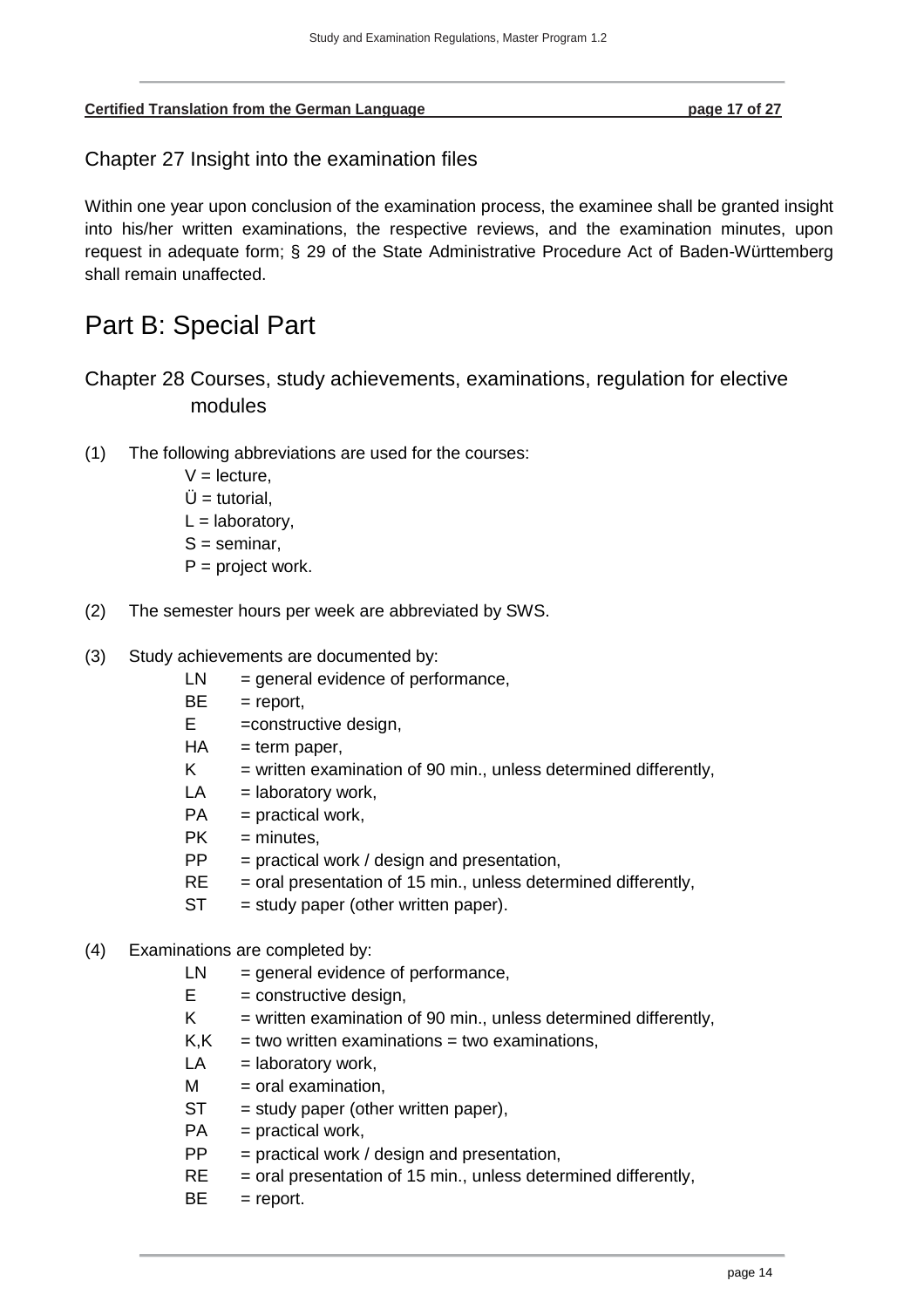|  | <b>Certified Translation from the German Language</b> | page 18 of 27 |
|--|-------------------------------------------------------|---------------|
|--|-------------------------------------------------------|---------------|

(5) Elective modules are modules for which the student shall give evidence of examinations in appropriate courses (elective subjects), which he/she may select from a catalogue of currently offered courses determined by the competent faculty. The number of elective subjects shall result from the respective study effort of the student in credits, determined for the elective modules.

| (6) | There are the following types of elective modules:<br>interdisciplinary elective module: | interdisciplinary subjects of economic and social<br>science; competent faculty: Mathematics, Natu-<br>ral Sciences and Economics,                                                                                                                |  |  |  |  |  |
|-----|------------------------------------------------------------------------------------------|---------------------------------------------------------------------------------------------------------------------------------------------------------------------------------------------------------------------------------------------------|--|--|--|--|--|
|     | specific elective module:                                                                | specific subjects of the respective study pro-<br>gram; the competent faculty of the respective<br>study program determines which subjects shall<br>be appropriate, unless these are determined in<br>the Special Part, chapter 29 and following. |  |  |  |  |  |

- (7) The current elective subjects shall be announced in due time before the beginning of lectures; the type of course, the study effort in credits, the teaching effort in semester hours per week, and the required study achievements and examinations shall be indicated.
- (8) The assignment of the credits to be substantiated for the elective modules to the curriculum semesters, as reflected in the tables of the study programs in the Special Part, shall be considered as a recommendation and shall not be binding. The student shall register for the courses and the examinations in the elective modules by prior registration, if applicable, and by attending. In due time before the issuance of the Master's examination certificate, the student shall give evidence that he/she has delivered sufficient performance in the prescribed elective modules.
- (9) Insofar as elective modules are required in order to pass the Master's examination, all the selected elective subjects and the achieved marks shall be indicated in the respective certificates. These marks shall be weighted according to the respective number of credits during the calculation of the overall mark.

### <span id="page-17-0"></span>Chapter 29 Master program Information Systems (IS)

- (1) Required for the enrollment is a professionally qualifying academic degree (overall mark at least 2.5) of a study program where at least 180 ECTS (European Credit Transfer System) have been achieved, and where the proportion of the acquired competence from the category of Computer Science is at least 33 %.
- (2) The courses may also be conducted in English language in all the modules; in this case, the examinations shall also be required in English.
- (3) The study effort corresponds to 90 credits. The attendance time of all the courses required for the successful conclusion of the Master program shall amount to 39 semester hours per week.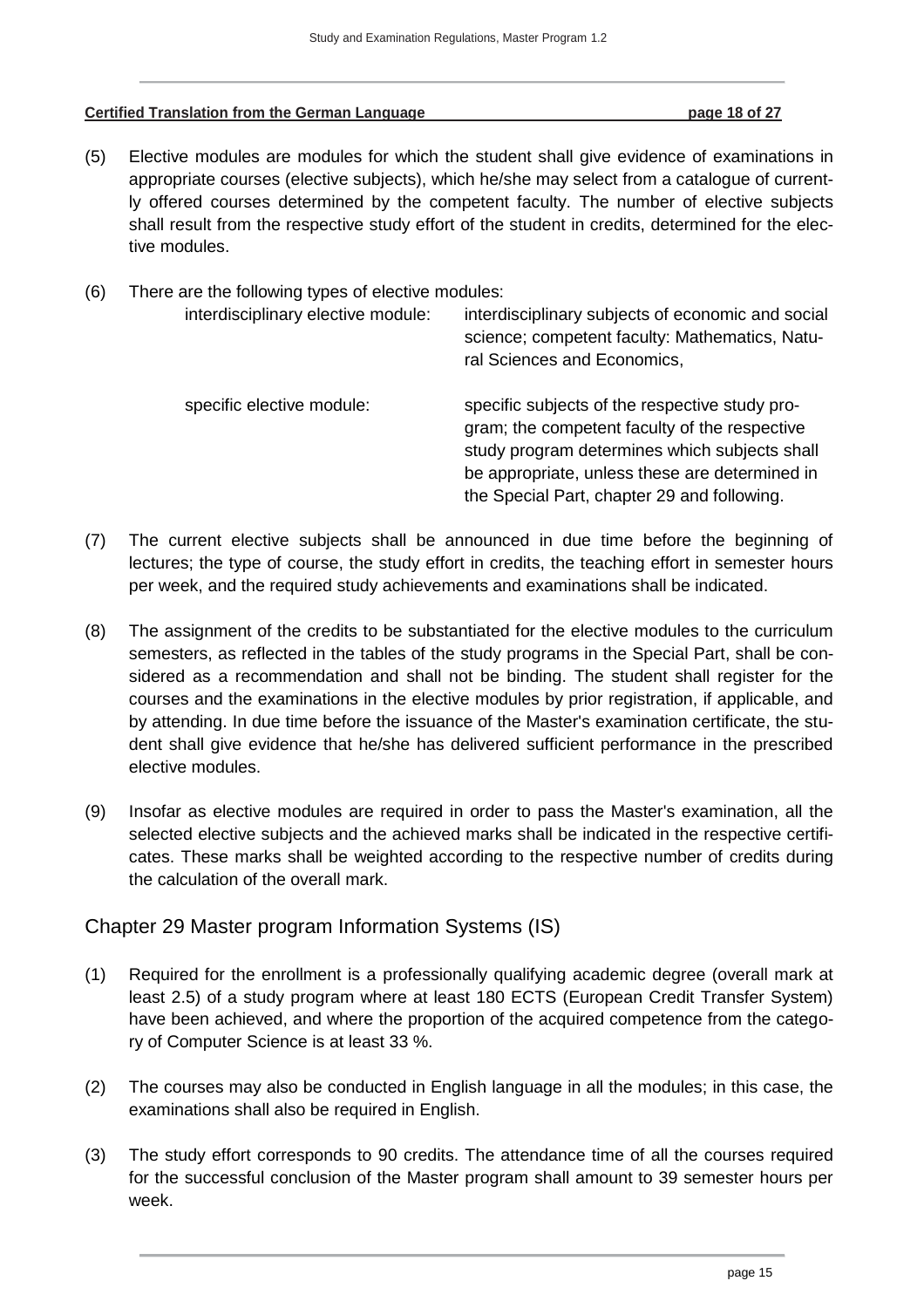**Certified Translation from the German Language <b>page 19 of 27 page 19 of 27** 

- (4) Students shall only be admitted to the required examinations if they have successfully completed the respective study achievements.
- (5) The weighting of a module mark during the calculation of the overall mark corresponds to the number of credits assigned to this module.
- (6) The curriculum semesters 1 and 2 are not consecutive and can be attended in reverse order. They shall only be offered once per year.
- (7) The courses to be attended for the successful conclusion of the Master program, the study achievements assigned to the courses, and the examinations assigned to the modules shall result from the following table. In the case of modules consisting of several courses, the names of the courses, the assigned semester hours per week, and the type of course shall additionally be indicated.

| <b>Master program Information Systems</b> |                                                |         |                |                |                                       |                       |                           |                      |
|-------------------------------------------|------------------------------------------------|---------|----------------|----------------|---------------------------------------|-----------------------|---------------------------|----------------------|
|                                           |                                                |         |                |                | credits in the<br>curriculum semester |                       |                           |                      |
| module group                              | module                                         | type    | SWS            | 1<br><b>SS</b> | 2<br><b>WS</b>                        | 3<br>SS/<br><b>WS</b> | study<br>achieve-<br>ment | examina-<br>tion     |
| Software Design and<br>Implementation     | Model-driven Development of Complex<br>Systems | $V+L$   | 4              | 9              |                                       |                       |                           | M                    |
|                                           | Software Quality<br>Assurance                  | V+Ü     | $\overline{2}$ |                |                                       |                       |                           |                      |
| Intelligent Infor-                        | Intelligent and Cognitive Systems              | V+Ü     | 4              | 9              |                                       |                       |                           | M                    |
| mation Systems                            | Autonomous Systems                             | $V+L$   | $\overline{2}$ |                |                                       |                       |                           |                      |
| Selected Topics of Information Systems    |                                                | S       | 4              | 6              |                                       |                       |                           | $ST +$<br>RE 30 min. |
| Project Information                       | Project phase 1                                | P       | $\overline{2}$ | 6              | 6                                     |                       | <b>RE 15 min.</b>         | LA+ST+RE             |
| Systems                                   | Project phase 2                                | P       | $\overline{2}$ |                |                                       |                       |                           | 15 min.              |
| <b>Information Security</b>               |                                                | $V+L$   | 4              |                | 6                                     |                       |                           | к                    |
| <b>Business management</b>                |                                                | S       | 4              |                | 5                                     |                       |                           | K                    |
| Distributed and Interacting Systems       |                                                | $V+L$   | 5              |                | $\overline{7}$                        |                       |                           | к                    |
| Subject-specific elective module 1        |                                                | ch. 28  |                |                | 3                                     |                       |                           | ch. 28               |
| Subject-specific elective module 2        |                                                | ch. 28  |                |                | 3                                     |                       |                           | ch. 28               |
| Master's Thesis                           |                                                | $P + S$ | $\overline{2}$ |                |                                       | 30                    |                           | BE+RE+M              |
| total                                     |                                                | 35      | 30             | 30             | 30                                    |                       |                           |                      |

<span id="page-18-0"></span>Chapter 30 Master program Medical Devices - Research and Development (MMD)

- (1) Required for the enrollment is a more than average professionally qualifying academic degree of an engineering study program.
- (2) Students with an academic degree in engineering without any relations to medical engineering may be required to successfully complete examinations within modules of the Bachelor program "Medical Engineering", in order to catch up on missing knowledge regarding the basics of medical engineering. These requirements shall be determined individually.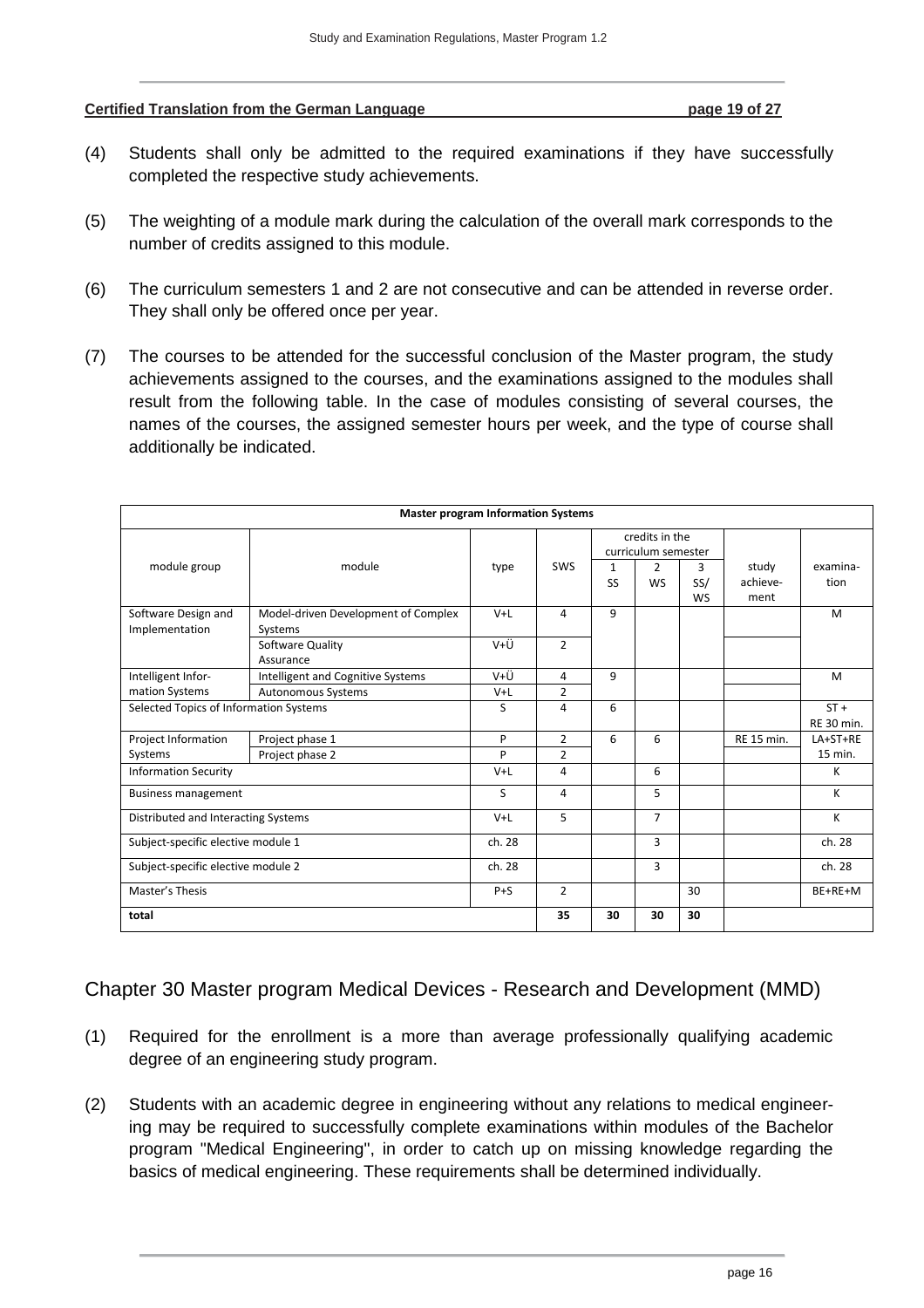#### **Certified Translation from the German Language page 20 of 27**

- (3) The entire number of courses required for the successful conclusion of the Master program with respect to compulsory and elective modules amounts to 42 semester hours per week, resulting in the acquisition of 90 ECTS credits in three semesters.
- (4) Courses may also be held in English language in all the modules. The completion of study achievements and examinations may be required in English language.
- (5) Students shall only be admitted to the required examinations if they have successfully completed the respective study achievements.
- (6) The weighting of marks during the calculation of the overall marks for the Master's examination shall comply with the number of credits.
- (7) The modules required for the successful conclusion of the Master program, their assignment to module groups, and the respective study achievements and examinations shall result from the following table:

|                                | Master program Medical Devices - Research and Development |         |                |                                       |                             |                       |                           |                    |
|--------------------------------|-----------------------------------------------------------|---------|----------------|---------------------------------------|-----------------------------|-----------------------|---------------------------|--------------------|
|                                |                                                           |         |                | credits in the<br>curriculum semester |                             |                       |                           |                    |
| module group                   | module                                                    | type    | <b>SWS</b>     | $\mathbf{1}$<br><b>SS</b>             | $\overline{2}$<br><b>WS</b> | 3<br>SS/<br><b>WS</b> | study<br>achieve-<br>ment | examina-<br>tion   |
| Development of                 | <b>Regulatory Affairs</b>                                 | V+Ü     | 4              | 6                                     |                             |                       | PA, RE                    | K                  |
| <b>Medical Devices</b>         | Software for Medical Devices                              | $V+L$   | 4              |                                       | 6                           |                       | LA                        | BE, M              |
| Scientific Work                | Scientific Work                                           | V+Ü     | 8              | 6                                     |                             |                       |                           | <b>BE</b>          |
|                                |                                                           |         |                |                                       | 6                           |                       |                           | <b>BE</b>          |
| Simulation and<br>Modeling     | Scientific Computing for<br><b>Medical Devices</b>        | $V+L$   | 4              | 6                                     |                             |                       | LA                        | K                  |
|                                | Multiphysics / Virtual Lab                                | $V+L$   | 4              |                                       | 6                           |                       | LA                        | LN                 |
| Compulsory elective<br>modules | Technical elective modules <sup>1)</sup>                  | ch. 28  | 8              | 5                                     | 5                           |                       |                           | ch. 28             |
| Management                     | Management and Innovation                                 | $V + S$ | 4              | 3                                     |                             |                       | <b>RE</b>                 |                    |
|                                |                                                           |         |                |                                       | 3                           |                       |                           | <b>BE</b>          |
| Project                        | Research project                                          | LA      | 4              | $\overline{4}$                        |                             |                       | LA                        | BE, RE             |
|                                |                                                           |         |                |                                       | $\overline{4}$              |                       |                           |                    |
| <b>Thesis</b>                  | Master's Thesis                                           | P       | $\overline{2}$ |                                       |                             | 30                    |                           | ch. 21 (3)-<br>(4) |
| total                          |                                                           |         | 42             | 30                                    | 30                          | 30                    |                           |                    |
|                                |                                                           |         |                |                                       |                             |                       |                           |                    |

1) From the following courses, at least two courses shall be selected to the extent of at least 10 credits:

- Optical Systems in Medicine (5)
- Ultrasound in Theragnostics (5)
- Applied Biomechanics (5)
- Biomechanics of Spine and Knee (5)
- In-vitro Diagnostic Techniques (5)
- Navigation for Medical Interventions (5)
- Image Analysis and Machine Learning (5)

Note: The modules of the  $2^{nd}$  curriculum semester are based on the modules of the  $1^{st}$  curriculum semester within one module group.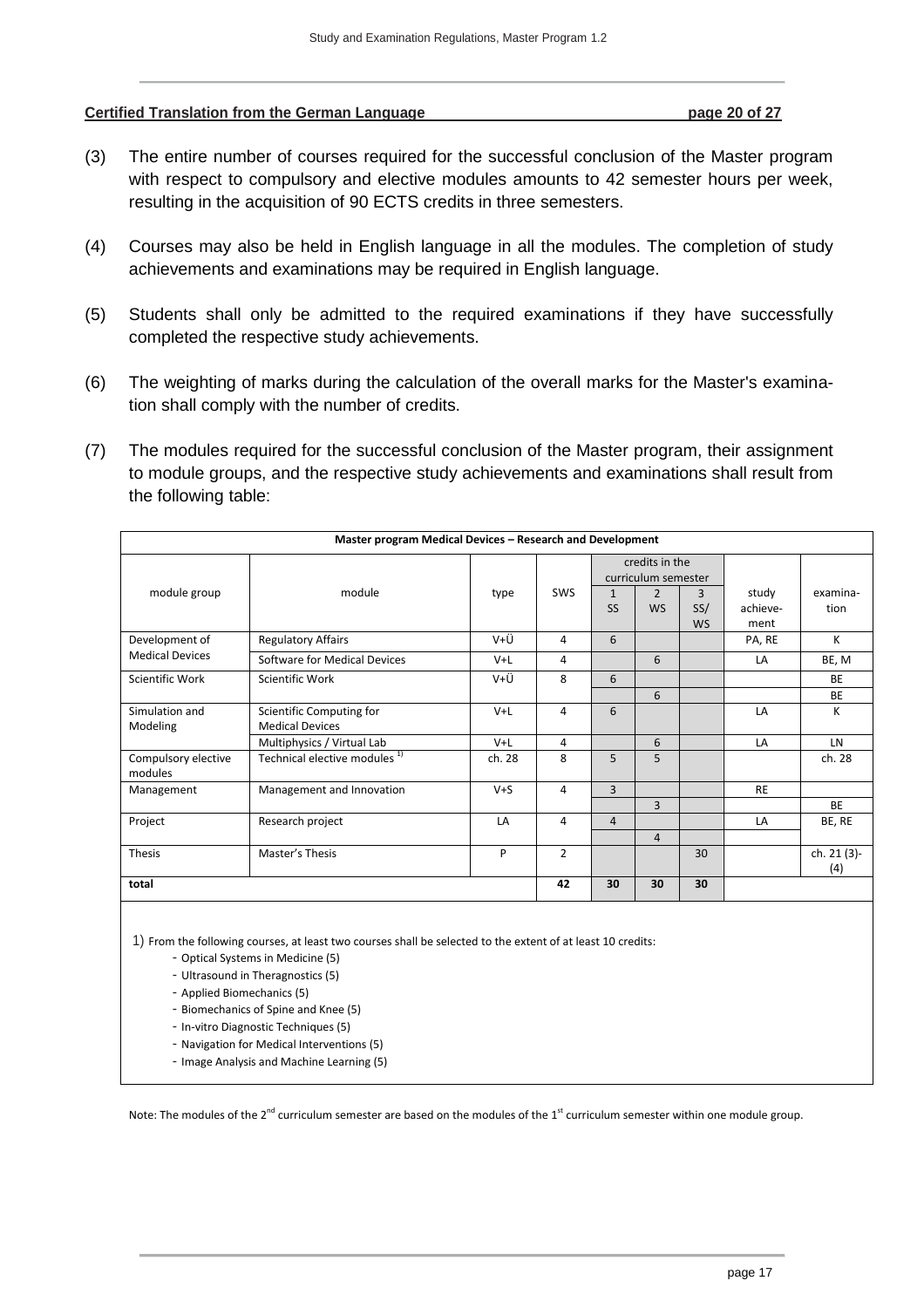<span id="page-20-0"></span>**Certified Translation from the German Language page 21 of 27**

Chapter 31 Master program Systems Engineering and Management (SY)

- (1) Required for the enrollment is a more than average professionally qualifying academic degree of a technical study program, corresponding to at least 180 credits.
- (2) The courses may be conducted in English language; in this case, the completion of study achievements and examinations shall also be required in English.
- (3) The Master program offers a selection of four different major fields of studies. The study effort according to the European Credit Transfer System (ECTS) for each of these is 90 credits. The entire number of courses required for the successful conclusion of the Master program amounts to
	- 42 semester hours per week in the major field "Electrical Engineering",
	- 43 semester hours per week in the major field "Mechanical Engineering",
	- 44 semester hours per week in the major field "Industrial Management",
	- 44 semester hours per week in the major field "Logistics".
- (4) Students shall only be admitted to the required examinations if they have successfully completed the respective study achievements.
- (5) The weighting of the marks of the individual modules for the calculation of the overall mark shall correspond to the number of credits.
- (6) The courses required for the successful conclusion of the Master program and the respective study achievements and examinations shall result from the following table: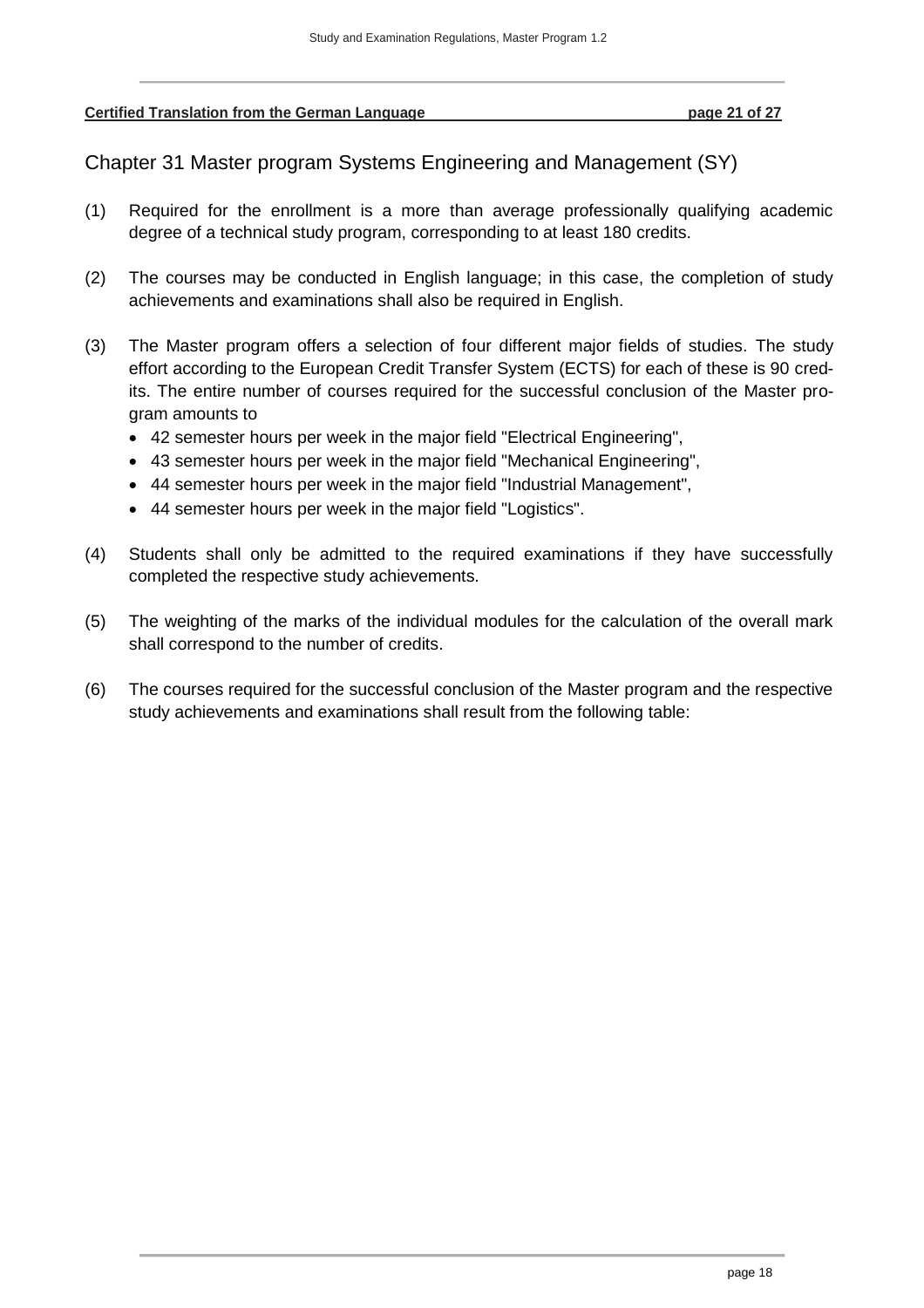# **Certified Translation from the German Language <b>page 22 of 27**

|                                                                                 | Master program Systems Engineering and Management                                                                                                                                                                                                                                                                                                                            | <b>Major field Electrical Engineering</b> |                |              |                                                         |                  |                  |             |
|---------------------------------------------------------------------------------|------------------------------------------------------------------------------------------------------------------------------------------------------------------------------------------------------------------------------------------------------------------------------------------------------------------------------------------------------------------------------|-------------------------------------------|----------------|--------------|---------------------------------------------------------|------------------|------------------|-------------|
| discipline group                                                                | module                                                                                                                                                                                                                                                                                                                                                                       | type                                      | <b>SWS</b>     | $\mathbf{1}$ | credits in the<br>curriculum semester<br>$\overline{2}$ | 3                | study            | examina-    |
|                                                                                 |                                                                                                                                                                                                                                                                                                                                                                              |                                           |                | <b>SS</b>    | <b>WS</b>                                               | SS/<br><b>WS</b> | achieve-<br>ment | tion        |
| Math.-sc.                                                                       | <b>Numerical Optimization</b>                                                                                                                                                                                                                                                                                                                                                | v                                         | 4              | 6            |                                                         |                  |                  | К           |
| Principles                                                                      | <b>Physical Methods</b>                                                                                                                                                                                                                                                                                                                                                      | $\vee$                                    | 4              | 6            |                                                         |                  |                  | К           |
|                                                                                 | Modeling of Technical Systems                                                                                                                                                                                                                                                                                                                                                | $V+L$                                     | 4              | 6            |                                                         |                  | LA               | К           |
|                                                                                 | Model-based Systems Development                                                                                                                                                                                                                                                                                                                                              | $V+L$                                     | 4              | 6            |                                                         |                  | LA               | К           |
| <b>Systems Engineering</b>                                                      | <b>Embedded Systems</b>                                                                                                                                                                                                                                                                                                                                                      | V+L                                       | 4              | 6            |                                                         |                  | LA               | К           |
|                                                                                 | Micro- and Nanoelectronic Systems                                                                                                                                                                                                                                                                                                                                            | $V+L$                                     | 4              |              | 6                                                       |                  | LA               | M           |
|                                                                                 | alt. module Systems Engineering <sup>1121</sup>                                                                                                                                                                                                                                                                                                                              | ch. 28 (7)                                | 4              |              | 6                                                       |                  | ch. 28 (7)       | ch. 28(6,7) |
| Management                                                                      | alternative module Management <sup>2) 3)</sup>                                                                                                                                                                                                                                                                                                                               | $\vee$                                    | 8              |              | 10                                                      |                  | ch. 28 (7)       | ch. 28(6,7) |
| <b>Scientific Work</b>                                                          | project <sup>4)</sup>                                                                                                                                                                                                                                                                                                                                                        | P                                         | 4              |              | 8                                                       |                  | <b>ST</b>        | BE, RE      |
|                                                                                 | Master's Thesis with seminar                                                                                                                                                                                                                                                                                                                                                 | $P + S$                                   | $\overline{2}$ |              |                                                         | 30               |                  | BE, RE, M   |
| total                                                                           |                                                                                                                                                                                                                                                                                                                                                                              |                                           | 42             | 30           | 30                                                      | 30               |                  |             |
|                                                                                 | <sup>1)</sup> One of the following courses shall be selected to the extent of 6 credits:<br>- Web Technologies and Data Management<br>- Advanced Software Engineering<br><sup>2)</sup> In coordination with the management of the Master program, additional courses may be offered; besides, individual modules may be cancelled<br>temporarily for organizational reasons. |                                           |                |              |                                                         |                  |                  |             |
| - Company Management<br>- International Business<br>- Business Model Innovation | <sup>3)</sup> Two of the following courses shall be selected to the extent of 5 credits each:<br>- Technology and Innovation Management<br>- Personnel Management and Controlling                                                                                                                                                                                            |                                           |                |              |                                                         |                  |                  |             |
| report 6/8<br>presentation: 2/8                                                 | <sup>4)</sup> The mark of the project module shall be determined by the following weighting:                                                                                                                                                                                                                                                                                 |                                           |                |              |                                                         |                  |                  |             |

presentation: 2/8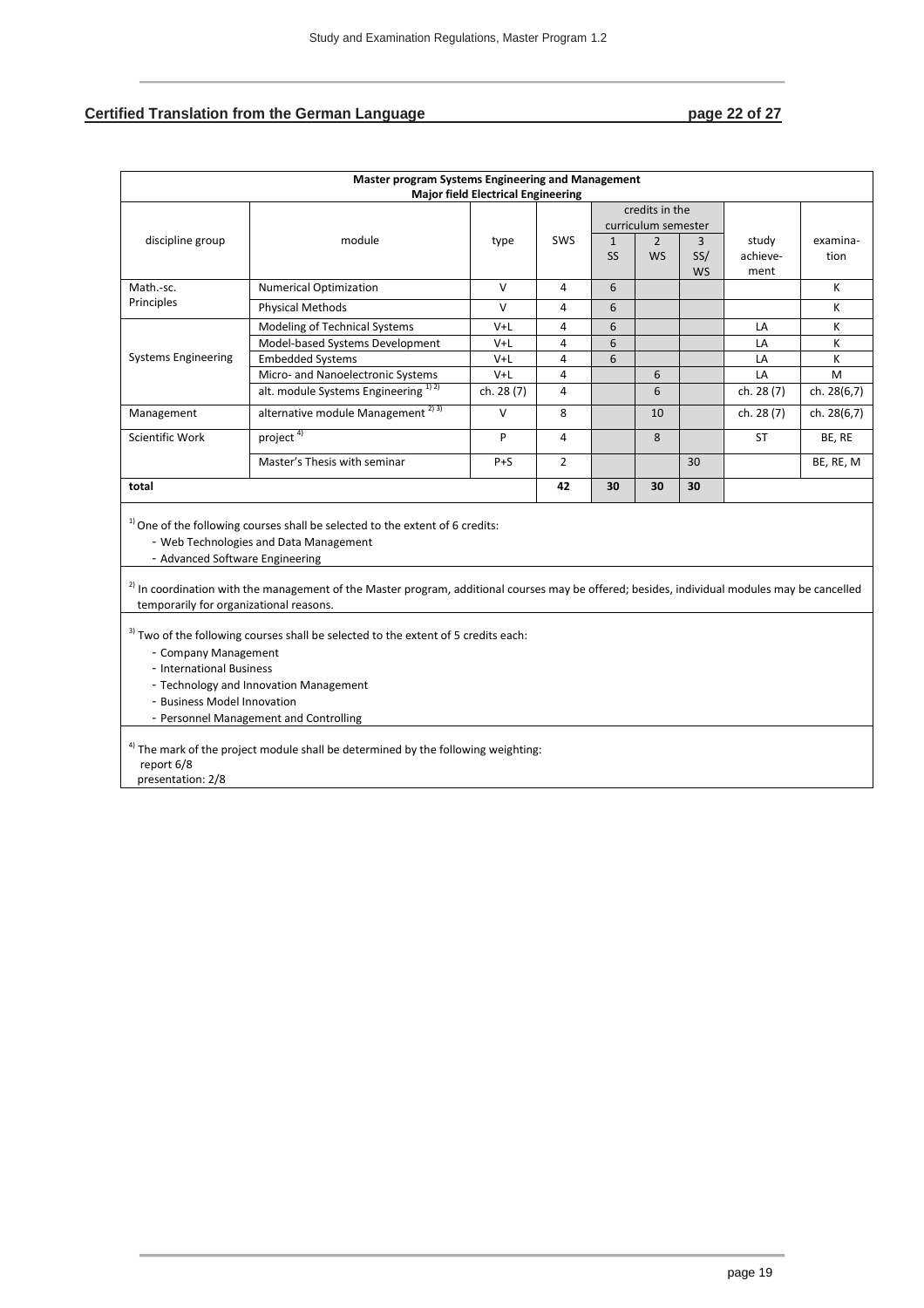#### **Certified Translation from the German Language <b>page 23 of 27** page 23 of 27

| Master program Systems Engineering and Management<br><b>Major field Mechanical Engineering</b>                                                                                                                                        |                                                                                                                                                                                                                                                |          |                |              |                     |     |           |            |
|---------------------------------------------------------------------------------------------------------------------------------------------------------------------------------------------------------------------------------------|------------------------------------------------------------------------------------------------------------------------------------------------------------------------------------------------------------------------------------------------|----------|----------------|--------------|---------------------|-----|-----------|------------|
|                                                                                                                                                                                                                                       |                                                                                                                                                                                                                                                |          |                |              | credits in the      |     |           |            |
|                                                                                                                                                                                                                                       |                                                                                                                                                                                                                                                |          |                |              | curriculum semester |     |           |            |
| discipline group                                                                                                                                                                                                                      | module                                                                                                                                                                                                                                         | type     | SWS            | $\mathbf{1}$ | $\overline{2}$      | 3   | study     | examina-   |
|                                                                                                                                                                                                                                       |                                                                                                                                                                                                                                                |          |                | SS           | WS                  | SS/ | achieve-  | tion       |
|                                                                                                                                                                                                                                       |                                                                                                                                                                                                                                                |          |                |              |                     | WS  | ment      |            |
| Math.-sc. Principles                                                                                                                                                                                                                  | <b>Numerical Optimization</b>                                                                                                                                                                                                                  | $\vee$   | 4              | 6            |                     |     |           | К          |
|                                                                                                                                                                                                                                       | <b>New Materials</b>                                                                                                                                                                                                                           | V+L      | 4              |              | 6                   |     |           | K          |
|                                                                                                                                                                                                                                       | Industrial Design Engineering and                                                                                                                                                                                                              | $V + S$  | $5 + 2$        | 9            |                     |     | HA, RE    | K          |
| <b>Systems Engineering</b>                                                                                                                                                                                                            | Design Methods                                                                                                                                                                                                                                 |          |                |              |                     |     |           |            |
|                                                                                                                                                                                                                                       | alt. module Systems Engineering 1 <sup>1)2)</sup>                                                                                                                                                                                              | ch.28(7) | $\overline{a}$ | 6            |                     |     | ch.28(7)  | ch.28(6,7) |
|                                                                                                                                                                                                                                       | alt. module Systems Engineering $2^{(2)3)}$                                                                                                                                                                                                    | ch.28(7) | 4              |              | 6                   |     | ch.28(7)  | ch.28(6,7) |
|                                                                                                                                                                                                                                       | Digital Product Development                                                                                                                                                                                                                    | $V+L$    | 4              | 6            |                     |     |           | К          |
| Management                                                                                                                                                                                                                            | Technology and Innovation                                                                                                                                                                                                                      | $\vee$   | $\overline{4}$ |              | 5                   |     |           | К          |
|                                                                                                                                                                                                                                       | Management                                                                                                                                                                                                                                     |          |                |              |                     |     |           |            |
|                                                                                                                                                                                                                                       | alternative moduleManagement <sup>2) 4)</sup>                                                                                                                                                                                                  |          |                |              |                     |     |           |            |
| <b>Scientific Work</b>                                                                                                                                                                                                                | project <sup>5)</sup>                                                                                                                                                                                                                          | P        | $\overline{2}$ | 3            | 3                   |     | <b>ST</b> | BE, RE     |
|                                                                                                                                                                                                                                       | Master's thesis with seminar                                                                                                                                                                                                                   | $P + S$  | $\overline{2}$ |              |                     | 30  |           | BE, RE, M  |
| total                                                                                                                                                                                                                                 |                                                                                                                                                                                                                                                |          |                | 30           | 30                  | 30  |           |            |
| - Finite Element Method, SS<br>- Fatigue, WS<br>- Physical Methods, SS                                                                                                                                                                | <sup>1)</sup> One of the following courses shall be selected to the extent of 6 credits:<br>$^{2)}$ In coordination with the management of the Master program, additional courses may be offered; besides, individual modules may be cancelled |          |                |              |                     |     |           |            |
| temporarily for organizational reasons.<br><sup>3)</sup> One of the following courses shall be selected to the extent of 6 credits:<br>- Artificial intelligence and Soft Computing for Engineers<br>- Sensor and Actuator Technology |                                                                                                                                                                                                                                                |          |                |              |                     |     |           |            |
| <sup>4)</sup> Two of the following courses shall be selected to the extent of 5 credits each:<br>- Business Management<br>- International Business<br>- Business Model Innovation<br>- Personnel Management and Controlling           |                                                                                                                                                                                                                                                |          |                |              |                     |     |           |            |
| report 4/6<br>presentation: 2/6                                                                                                                                                                                                       | <sup>5)</sup> The mark of the project module shall be determined by the following weighting:                                                                                                                                                   |          |                |              |                     |     |           |            |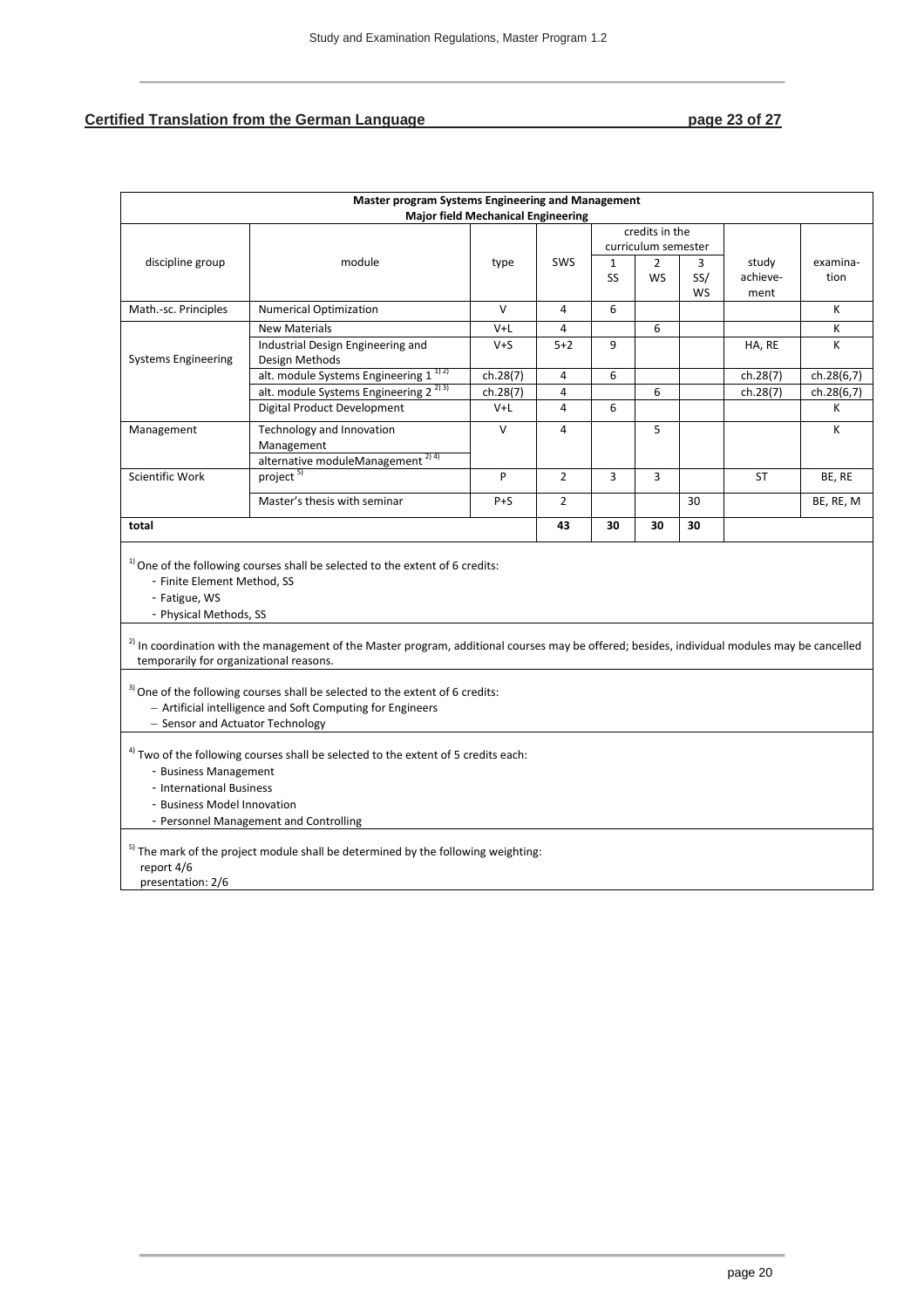## **Certified Translation from the German Language <br>
<b>page 24 of 27**

| Master program Systems Engineering and Management                                                                                                                                                                                                                                                                                                                                                                                                                      |                                                                                               |                                          |                         |              |                                       |     |            |             |
|------------------------------------------------------------------------------------------------------------------------------------------------------------------------------------------------------------------------------------------------------------------------------------------------------------------------------------------------------------------------------------------------------------------------------------------------------------------------|-----------------------------------------------------------------------------------------------|------------------------------------------|-------------------------|--------------|---------------------------------------|-----|------------|-------------|
|                                                                                                                                                                                                                                                                                                                                                                                                                                                                        |                                                                                               | <b>Major field Industrial Management</b> |                         |              |                                       |     |            |             |
|                                                                                                                                                                                                                                                                                                                                                                                                                                                                        |                                                                                               |                                          |                         |              | credits in the                        |     |            |             |
| discipline group                                                                                                                                                                                                                                                                                                                                                                                                                                                       | module                                                                                        |                                          | <b>SWS</b>              | $\mathbf{1}$ | curriculum semester<br>$\overline{2}$ | 3   | study      | examina-    |
|                                                                                                                                                                                                                                                                                                                                                                                                                                                                        |                                                                                               | type                                     |                         | SS           | <b>WS</b>                             | SS/ | achieve-   | tion        |
|                                                                                                                                                                                                                                                                                                                                                                                                                                                                        |                                                                                               |                                          |                         |              |                                       | WS  | ment       |             |
| Math.-sc. Principles                                                                                                                                                                                                                                                                                                                                                                                                                                                   | Stochastic Models and Methods of                                                              | $\vee$                                   | 4                       | 6            |                                       |     |            | K           |
|                                                                                                                                                                                                                                                                                                                                                                                                                                                                        | <b>Operations Research</b>                                                                    |                                          |                         |              |                                       |     |            |             |
|                                                                                                                                                                                                                                                                                                                                                                                                                                                                        | Processes of Systems Engineering                                                              | $\vee$                                   | 4                       |              | 5                                     |     | HA         | К           |
|                                                                                                                                                                                                                                                                                                                                                                                                                                                                        | <b>Flexible Automation</b>                                                                    | V+L                                      | 4                       |              | 6                                     |     | LA         | Κ           |
| <b>Systems Engineering</b>                                                                                                                                                                                                                                                                                                                                                                                                                                             | <b>Digital Plant Simulation</b>                                                               | $V+L$                                    | 4                       |              | 6                                     |     | LA         | M           |
|                                                                                                                                                                                                                                                                                                                                                                                                                                                                        |                                                                                               |                                          |                         |              |                                       |     |            |             |
|                                                                                                                                                                                                                                                                                                                                                                                                                                                                        | alt. module Systems Engineering <sup>1)2)</sup>                                               | ch. 28 (7)                               | 4                       | 6            |                                       |     | ch. 28 (7) | ch. 28(6,7) |
|                                                                                                                                                                                                                                                                                                                                                                                                                                                                        | Planning of New Technologies                                                                  | $\vee$                                   | $\overline{\mathbf{4}}$ |              | 5                                     |     |            | К           |
|                                                                                                                                                                                                                                                                                                                                                                                                                                                                        | Lean Process Management                                                                       | V                                        | 4                       | 5            |                                       |     |            | К           |
| Management                                                                                                                                                                                                                                                                                                                                                                                                                                                             | <b>International Business</b>                                                                 | S                                        | 4                       | 5            |                                       |     |            | <b>RE</b>   |
|                                                                                                                                                                                                                                                                                                                                                                                                                                                                        | Technology and Innovation<br>Management                                                       | $\vee$                                   | 4                       |              | 5                                     |     |            | Κ           |
|                                                                                                                                                                                                                                                                                                                                                                                                                                                                        | alternative module Management <sup>2)3)</sup>                                                 | ch.28(7)                                 | $\overline{4}$          | 5            |                                       |     | ch. 28 (7) | ch. 28(6,7) |
| <b>Scientific Work</b>                                                                                                                                                                                                                                                                                                                                                                                                                                                 | project <sup>4)</sup>                                                                         | $P + S$                                  |                         | 3            | 3                                     |     |            | BE, RE      |
|                                                                                                                                                                                                                                                                                                                                                                                                                                                                        | Master's Thesis with seminar                                                                  | $P + S$                                  | $\overline{2}$          |              |                                       | 30  |            | BE, RE, M   |
| total                                                                                                                                                                                                                                                                                                                                                                                                                                                                  |                                                                                               |                                          | 42                      | 30           | 30                                    | 30  |            |             |
| <sup>1)</sup> One of the following courses shall be selected to the extent of 6 credits:<br>- Energy Usage and Energy Efficiency in Production and Logistics, WS<br>- Planning of Automized Logistics Plants<br>- Artificial Intelligence and Soft Computing for Engineers, WS<br>- Numerical Optimization<br><sup>2)</sup> In coordination with the management of the Master program, additional courses may be offered; besides, individual modules may be cancelled |                                                                                               |                                          |                         |              |                                       |     |            |             |
| temporarily for organizational reasons.                                                                                                                                                                                                                                                                                                                                                                                                                                |                                                                                               |                                          |                         |              |                                       |     |            |             |
| - Quantitative Planning Methods<br>- Business Management<br>- Business Model Innovation                                                                                                                                                                                                                                                                                                                                                                                | <sup>3)</sup> Two of the following courses shall be selected to the extent of 5 credits each: |                                          |                         |              |                                       |     |            |             |
| report 4/6<br>presentation: 2/6                                                                                                                                                                                                                                                                                                                                                                                                                                        | <sup>4)</sup> The mark of the project module shall be determined by the following weighting:  |                                          |                         |              |                                       |     |            |             |

presentation: 2/6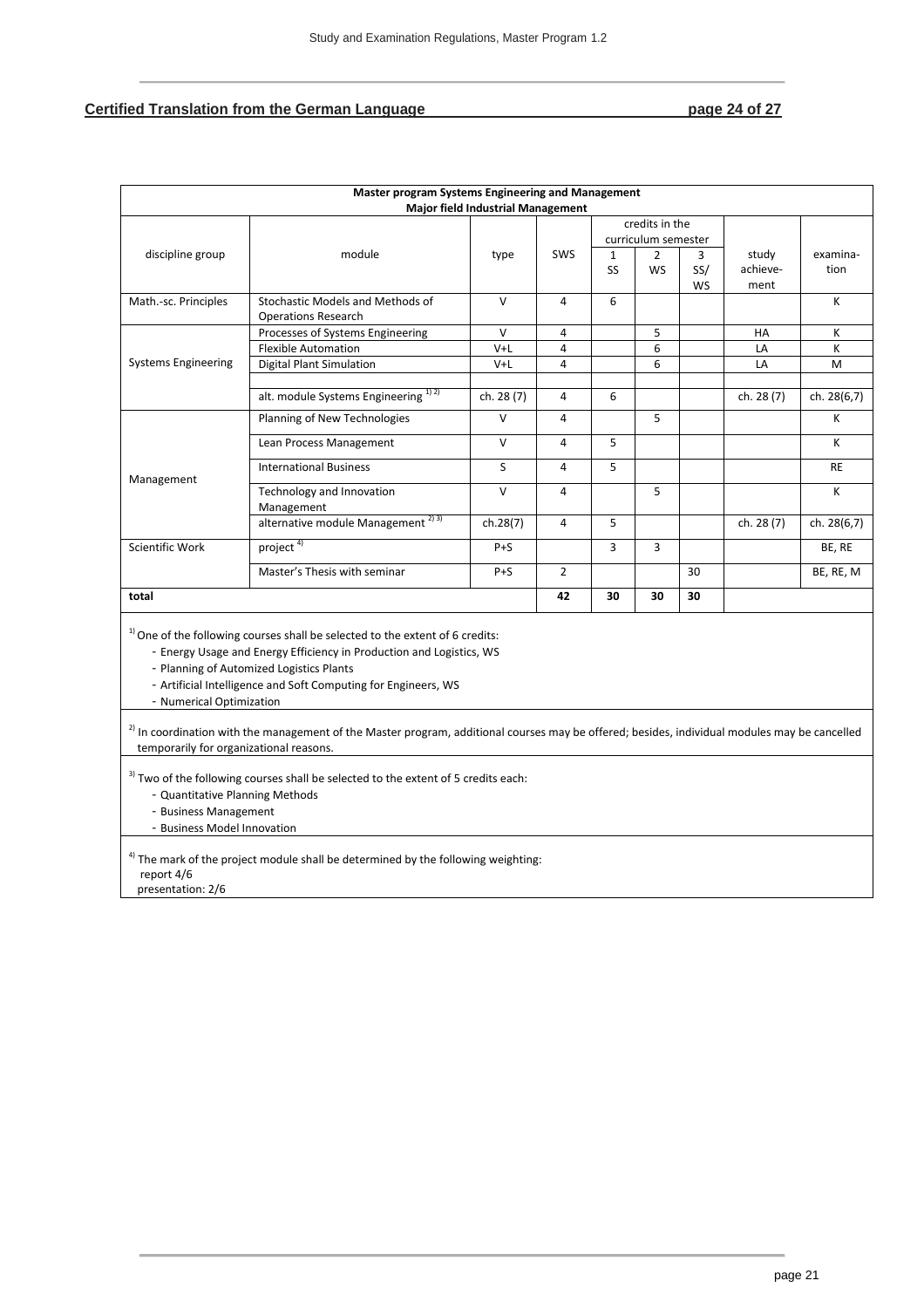#### **Certified Translation from the German Language page 25 of 27**

|                                                                                                               | Master program Systems Engineering and Management                                                                                                                                                                                                                                                                                                         | <b>Major field Logistics</b> |                |                                                                                                         |    |           |                   |                  |
|---------------------------------------------------------------------------------------------------------------|-----------------------------------------------------------------------------------------------------------------------------------------------------------------------------------------------------------------------------------------------------------------------------------------------------------------------------------------------------------|------------------------------|----------------|---------------------------------------------------------------------------------------------------------|----|-----------|-------------------|------------------|
| discipline group                                                                                              | module                                                                                                                                                                                                                                                                                                                                                    | type                         | SWS            | credits in the<br>curriculum semester<br>$\mathbf{1}$<br>$\overline{2}$<br>3<br>SS.<br><b>WS</b><br>SS/ |    |           | study<br>achieve- | examina-<br>tion |
|                                                                                                               |                                                                                                                                                                                                                                                                                                                                                           |                              |                |                                                                                                         |    | <b>WS</b> | ment              |                  |
| Math.-sc. Principles                                                                                          | Stochastic Models and Methods of<br><b>Operations Research</b>                                                                                                                                                                                                                                                                                            | $\vee$                       | $\overline{4}$ | 6                                                                                                       |    |           |                   | K                |
| <b>Systems Engineering</b>                                                                                    | Processes of Systems Engineering                                                                                                                                                                                                                                                                                                                          | $\vee$                       | $\overline{4}$ |                                                                                                         | 5  |           | HA                | К                |
|                                                                                                               | <b>Flexible Automation</b>                                                                                                                                                                                                                                                                                                                                | $V+L$                        | $\overline{4}$ |                                                                                                         | 6  |           | LA                | K                |
|                                                                                                               | <b>Energy Usage and Energy Efficiency</b><br>in Products and Logistics                                                                                                                                                                                                                                                                                    | $\vee$                       | 4              |                                                                                                         | 6  |           |                   | K                |
|                                                                                                               | alt. module Systems Engineering 2 <sup>1) 2)</sup>                                                                                                                                                                                                                                                                                                        | ch.28(7)                     | 4              | 6                                                                                                       |    |           | ch.28(7)          | ch.28(6,7)       |
|                                                                                                               | Digital Product Development                                                                                                                                                                                                                                                                                                                               | $V+L$                        | $\overline{4}$ | 6                                                                                                       |    |           |                   | К                |
|                                                                                                               | Quantitative Planning Methods                                                                                                                                                                                                                                                                                                                             | V+L                          | 4              | 5                                                                                                       |    |           | LA                | K                |
| Management                                                                                                    | <b>Digital Plant Planning</b>                                                                                                                                                                                                                                                                                                                             | $V+L$                        | $\overline{4}$ | $\overline{5}$                                                                                          |    |           | LA                | M                |
|                                                                                                               | <b>Supply Network Performance</b><br>Management <sup>3)</sup>                                                                                                                                                                                                                                                                                             | $\vee$                       | $\overline{4}$ |                                                                                                         | 5  |           |                   | RE, K            |
|                                                                                                               | Contract Logistics and Logistics Law                                                                                                                                                                                                                                                                                                                      | $\vee$                       | 4              |                                                                                                         | 5  |           | RE                | K                |
|                                                                                                               | alternative moduleManagement <sup>2) 4)</sup>                                                                                                                                                                                                                                                                                                             | ch.28(7)                     | 4              | 5                                                                                                       |    |           | ch.28(7)          | ch.28(6,7)       |
| <b>Scientific Work</b>                                                                                        | project <sup>5)</sup>                                                                                                                                                                                                                                                                                                                                     | $P + S$                      |                | 3                                                                                                       | 3  |           |                   | BE, RE           |
|                                                                                                               | Master's Thesis with seminar                                                                                                                                                                                                                                                                                                                              | $P + S$                      | $\overline{2}$ |                                                                                                         |    | 30        |                   | BE, RE, M        |
| total                                                                                                         |                                                                                                                                                                                                                                                                                                                                                           |                              |                | 30                                                                                                      | 30 | 30        |                   |                  |
| - Digital Plant Planning, WS<br>- Numerical Optimization<br>temporarily for organizational reasons.           | $1)$ One of the following courses shall be selected to the extent of 6 credits:<br>- Planning of Automized Logistics Plants<br>- Artificial Intelligence and Soft Computing for Engineers, WS<br><sup>2)</sup> In coordination with the management of the Master program, additional courses may be offered; besides, individual modules may be cancelled |                              |                |                                                                                                         |    |           |                   |                  |
| <sup>3)</sup> The course shall be held in English language.                                                   |                                                                                                                                                                                                                                                                                                                                                           |                              |                |                                                                                                         |    |           |                   |                  |
| - Lean Process Management<br>- Business Management<br>- Business Model Innovation<br>- International Business | <sup>4)</sup> One of the following courses shall be selected to the extent of 5 credits:                                                                                                                                                                                                                                                                  |                              |                |                                                                                                         |    |           |                   |                  |
| report 4/6<br>presentation: 2/6                                                                               | <sup>5)</sup> The mark of the project module shall be determined by the following weighting:                                                                                                                                                                                                                                                              |                              |                |                                                                                                         |    |           |                   |                  |

# <span id="page-24-0"></span>Chapter 32 Electrical Energy Systems and Electromobility (EE)

- (1) Required for the enrollment is a more than average professionally qualifying academic degree of a technical study program, corresponding to at least 180 ECTS credits.
- (2) The courses may be conducted in English language; in this case, the completion of study achievements and examinations shall also be required in English.
- (3) The study effort according to the European Credit Transfer System (ECTS) amounts to 90 credits. The entire number of courses required for the successful conclusion of the Master program amounts to 43 semester hours per week.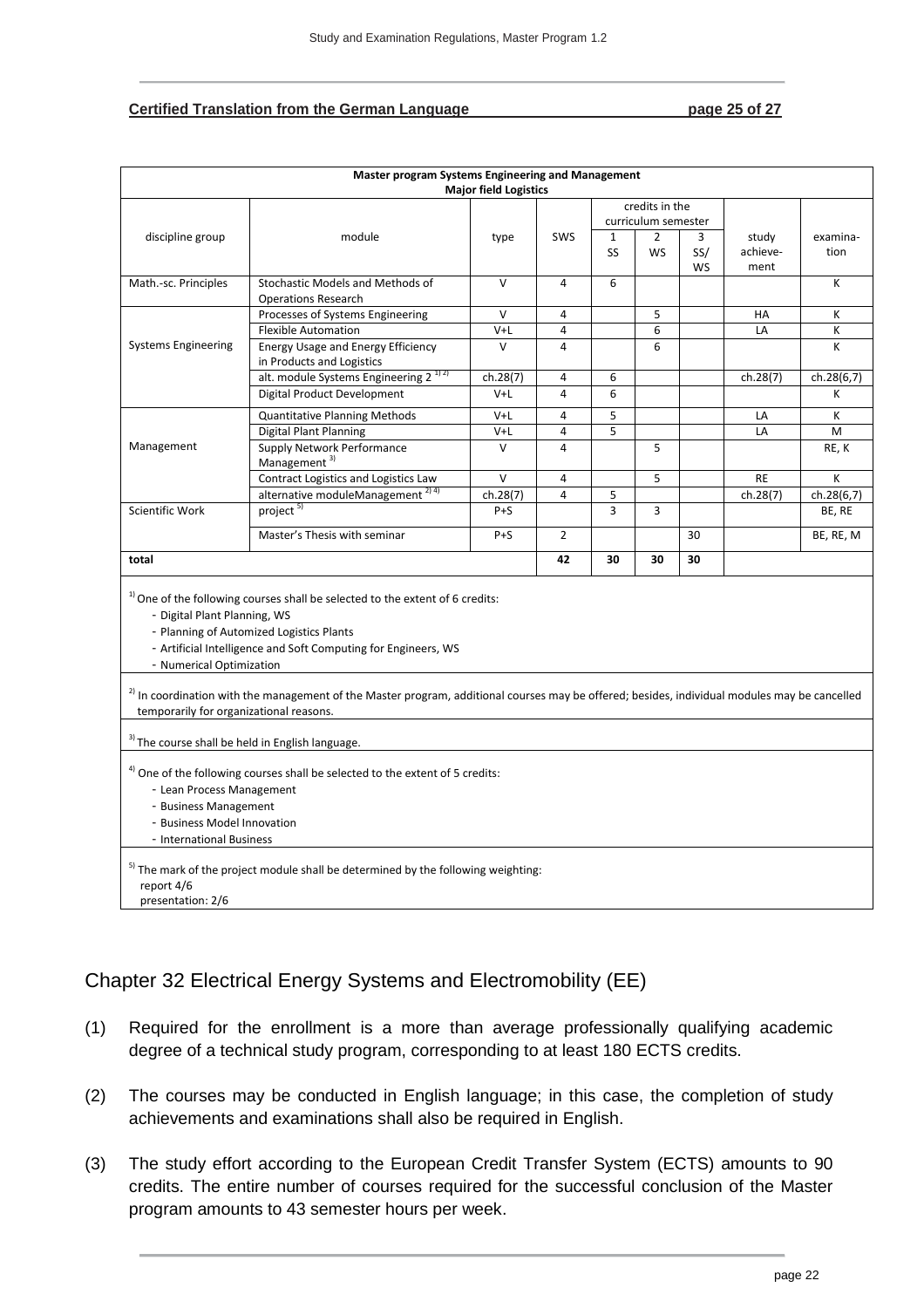#### **Certified Translation from the German Language <b>page 26 of 27** page 26 of 27

- (4) Students shall only be admitted to the required examinations if they have successfully completed the respective study achievements.
- (5) The weighting of the marks of the individual modules for the calculation of the overall mark shall correspond to the number of credits.
- (6) The courses required for the successful conclusion of the Master program and the respective study achievements and examinations shall result from the following table:

|                                                                                   | Master program Electrical Energy Systems and Electromobility                                                                                                                                                                                                                                                                                                                                                                                              |          |                |                     |                |     |           |            |
|-----------------------------------------------------------------------------------|-----------------------------------------------------------------------------------------------------------------------------------------------------------------------------------------------------------------------------------------------------------------------------------------------------------------------------------------------------------------------------------------------------------------------------------------------------------|----------|----------------|---------------------|----------------|-----|-----------|------------|
|                                                                                   |                                                                                                                                                                                                                                                                                                                                                                                                                                                           |          | credits in the |                     |                |     |           |            |
|                                                                                   |                                                                                                                                                                                                                                                                                                                                                                                                                                                           |          |                | curriculum semester |                |     |           |            |
| discipline group                                                                  | module                                                                                                                                                                                                                                                                                                                                                                                                                                                    | type     | SWS            | $\mathbf{1}$        | $\overline{2}$ | 3   | study     | examina-   |
|                                                                                   |                                                                                                                                                                                                                                                                                                                                                                                                                                                           |          |                | SS                  | <b>WS</b>      | SS/ | achieve-  | tion       |
|                                                                                   |                                                                                                                                                                                                                                                                                                                                                                                                                                                           |          |                |                     |                | WS  | ment      |            |
| Subject-specific                                                                  | <b>Power Electronics</b>                                                                                                                                                                                                                                                                                                                                                                                                                                  | V+L      | 4              | 6                   |                |     | LA        | К          |
| Principles                                                                        | alternative module Principles <sup>1)</sup>                                                                                                                                                                                                                                                                                                                                                                                                               | ch.28(7) | 4              | 5                   |                |     |           | ch.28(6,7) |
|                                                                                   | Photovoltaics                                                                                                                                                                                                                                                                                                                                                                                                                                             | V+L      | 4              |                     | 6              |     | LA        | M          |
| Technology<br>(of Energy Conversion<br>and Storage)                               | Electrochemical Power Sources 1                                                                                                                                                                                                                                                                                                                                                                                                                           | $\vee$   | 3              | 4                   |                |     | HA        | K          |
|                                                                                   | <b>Electrochemical Power Sources 2</b>                                                                                                                                                                                                                                                                                                                                                                                                                    | $V+L$    | 6              |                     | 9              |     | LA        | К          |
|                                                                                   | alt. module $1^{2}$                                                                                                                                                                                                                                                                                                                                                                                                                                       | ch.28(7) | 4              | 5                   |                |     | ch.28(7)  | ch.28(6,7) |
|                                                                                   | <b>Electrical Energy Networks</b>                                                                                                                                                                                                                                                                                                                                                                                                                         | V+L      | 4              | 6                   |                |     | LA        | к          |
| Applications                                                                      | Electromobility                                                                                                                                                                                                                                                                                                                                                                                                                                           | $V+L$    | 4              |                     | 6              |     | LA        | M          |
|                                                                                   | alternative module $2^{2}$                                                                                                                                                                                                                                                                                                                                                                                                                                | ch.28(7) | 4              |                     | 5              |     | ch.28(7)  | ch.28(6,7) |
| Scientific Work                                                                   | project $3)$                                                                                                                                                                                                                                                                                                                                                                                                                                              | P        | 4              | 4                   | 4              |     | <b>ST</b> | BE, RE, M  |
|                                                                                   | Master's Thesis with seminar                                                                                                                                                                                                                                                                                                                                                                                                                              | $P + S$  | $\overline{2}$ |                     |                | 30  |           | BE, RE, M  |
| total                                                                             |                                                                                                                                                                                                                                                                                                                                                                                                                                                           |          | 43             | 30                  | 30             | 30  |           |            |
| - Applied Thermodynamics<br>- Systems Theory<br>- Energy Management (6), SS or WS | $1$ ) The selection shall depend on the prior knowledge and shall be approved a priori by the examination committee. At least one of the following<br>courses shall be selected to the extent of 5 credits:<br><sup>2)</sup> From the following courses, one course to the extent of at least 5 credits shall be selected:<br>- Web Technology and Data Management (6), SS<br>- Seminar on current technologies in the area of renewable energies (5), SS |          |                |                     |                |     |           |            |
| - EMC of Systems (5), WS                                                          | - Sensor Technology and Energy Harvesting (6), SS                                                                                                                                                                                                                                                                                                                                                                                                         |          |                |                     |                |     |           |            |
| - Physical Methods (6), SS                                                        |                                                                                                                                                                                                                                                                                                                                                                                                                                                           |          |                |                     |                |     |           |            |
| report: 5/8<br>presentation: 2/8<br>oral examination: 1/8                         | <sup>3)</sup> The project module includes a lecture component of 2 SWS Project Management (examination of the subject matter by oral examination).<br>The overall mark of the project module shall be determined by the following weightings of the examinations:                                                                                                                                                                                         |          |                |                     |                |     |           |            |